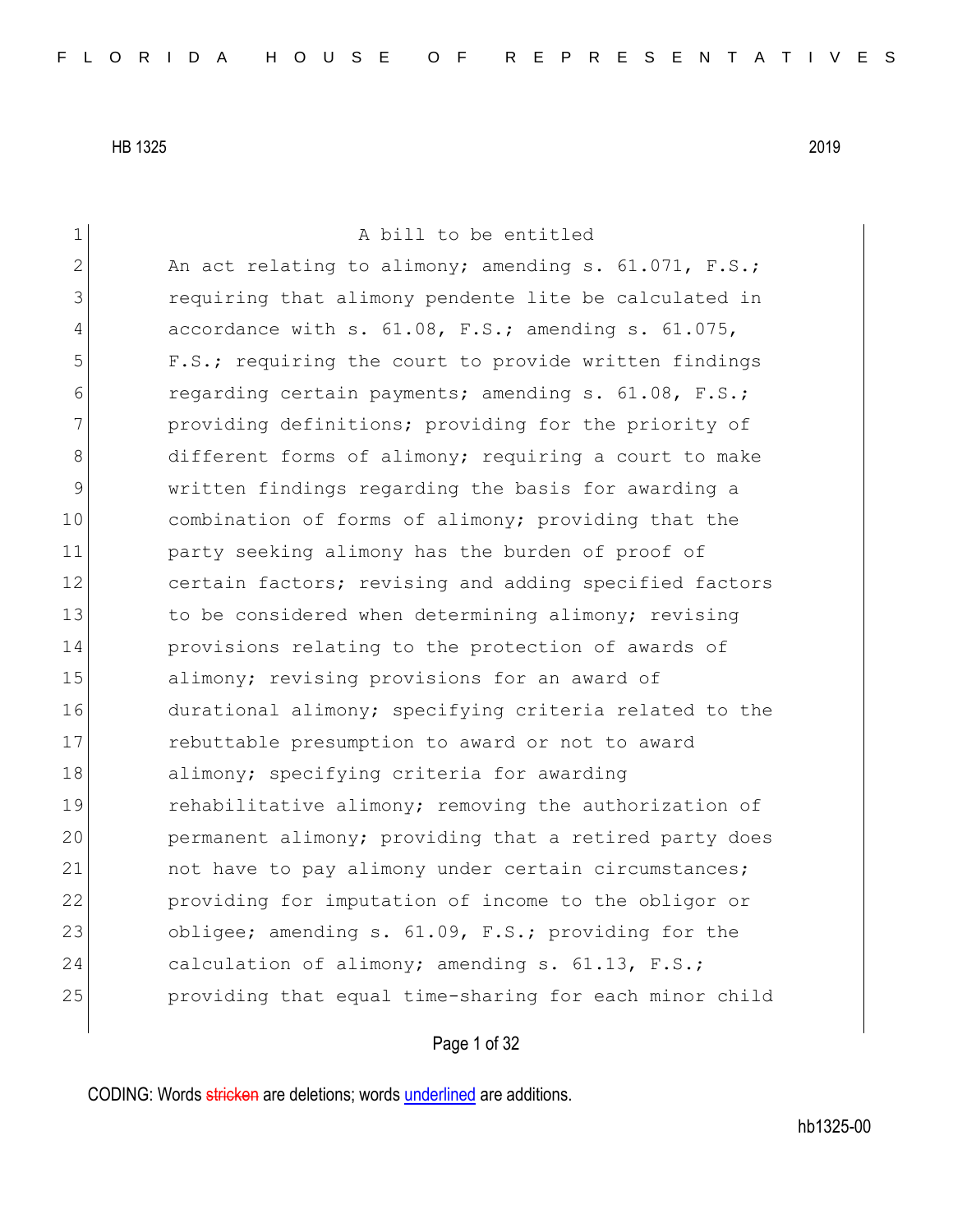26 is in the best interest of the child; providing 27 exceptions; providing prospective applicability of the 28 act; amending s. 61.14, F.S.; authorizing the 29 termination of alimony; requiring that an alimony 30 award be modified upon certain conditions; creating a 31 rebuttable presumption that a modification or 32 termination of an alimony award is retroactive to the 33 date the petition was filed; providing for an award of 34 attorney fees and costs under certain circumstances; 35 providing that an alimony award may not be modified 36 solely because of the later modification or 37 termination of child support payments; providing that 38 an obligor's subsequent remarriage or cohabitation is 39 and the same of alimony; providing 40 that attaining retirement age is considered a 41 substantial change in circumstances; providing factors 42 to be considered in determining whether the retirement 43 is reasonable; amending s. 61.19, F.S.; authorizing 44 Separate adjudication of issues in a dissolution of 45 marriage case in certain circumstances; providing for 46 temporary orders to protect the parties and their 47 children; providing applicability; providing an 48 effective date. 49 50 Be It Enacted by the Legislature of the State of Florida:

Page 2 of 32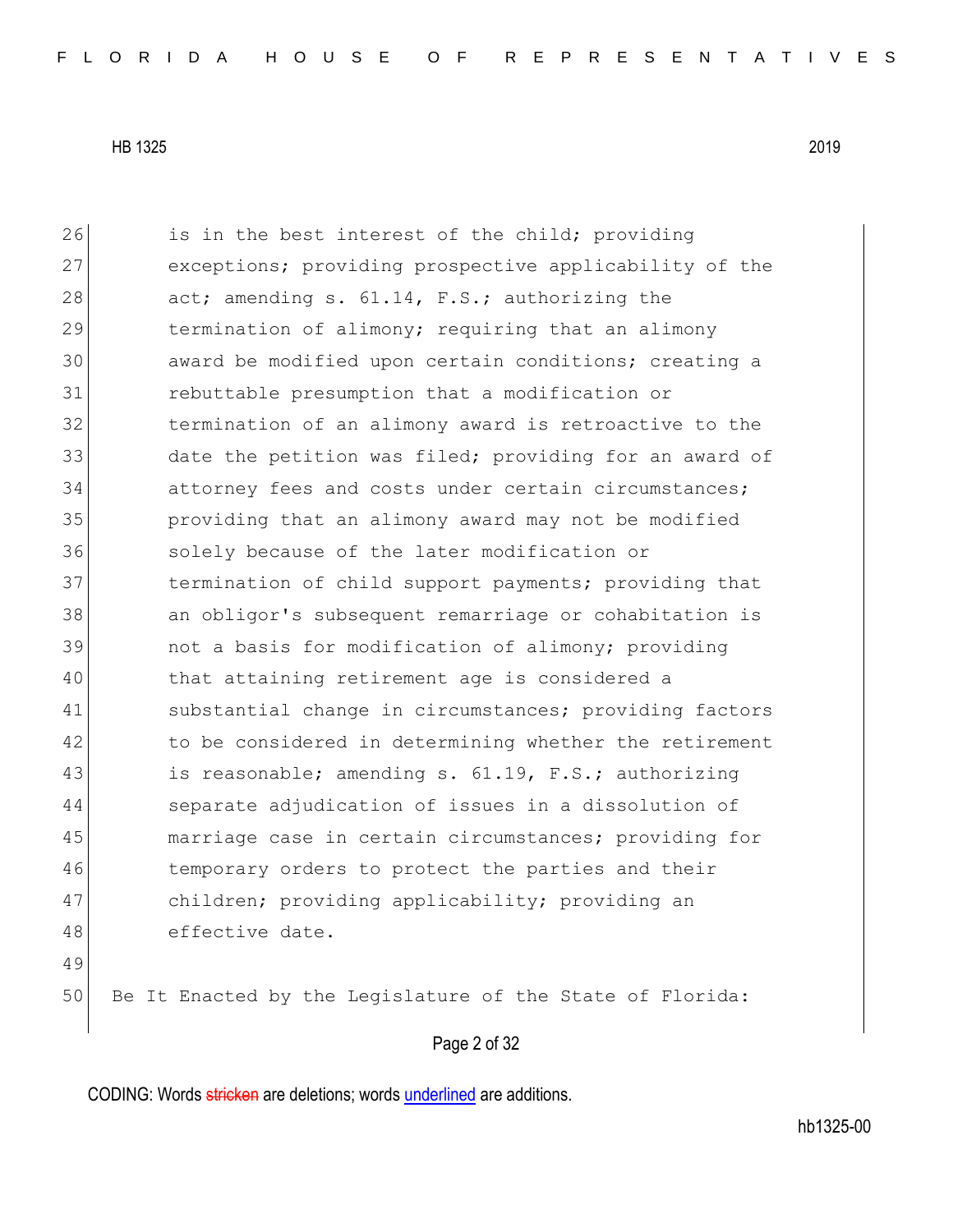Page 3 of 32 51 52 Section 1. Section 61.071, Florida Statutes, is amended to 53 read: 54 61.071 Alimony pendente lite; suit money.—In every 55 proceeding for dissolution of the marriage, a party may claim 56 alimony and suit money in the petition or by motion, and if the 57 petition is well founded, the court shall allow alimony 58 calculated in accordance with s. 61.08 and a reasonable sum of 59 suit money therefor. If a party in any proceeding for 60 dissolution of marriage claims alimony or suit money in his or 61 her answer or by motion, and the answer or motion is well 62 founded, the court shall allow alimony calculated in accordance 63 with s.  $61.08$  and a reasonable sum of suit money therefor. 64 Section 2. Paragraph (b) of subsection (10) of section 65 61.075, Florida Statutes, is amended to read: 66 61.075 Equitable distribution of marital assets and  $67$  liabilities.-68 (10) 69 (b) If installment payments are ordered, the court may 70 require security and a reasonable rate of interest or may 71 otherwise recognize the time value of the money to be paid in 72 the judgment or order. If security or interest is required, the 73 court shall make written findings relating to any deferred 74 payments, the amount of any security required, and the interest. 75 Section 3. Section 61.08, Florida Statutes, is amended to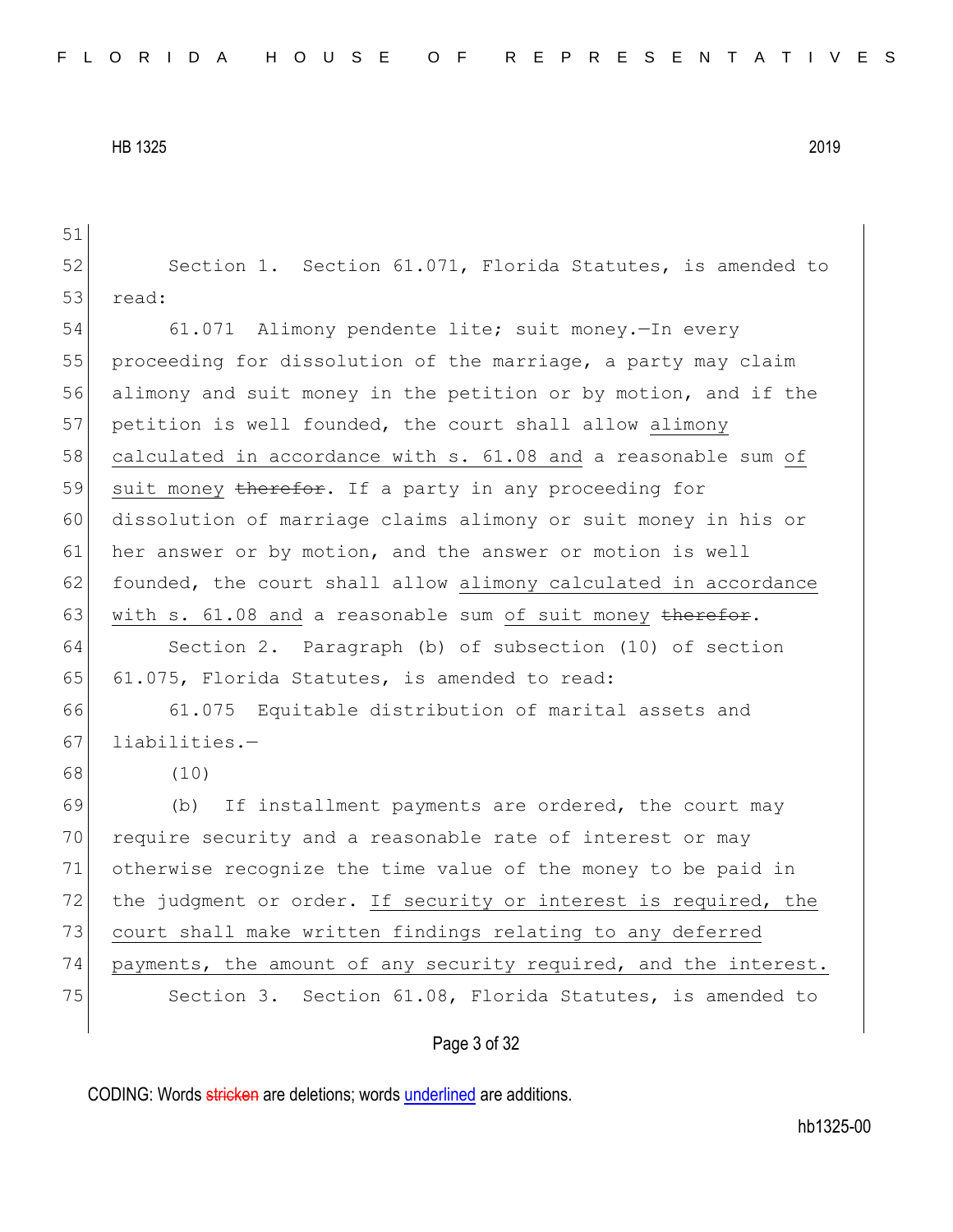| 76  | read:                                                            |
|-----|------------------------------------------------------------------|
| 77  | $61.08$ Alimony.-                                                |
| 78  | (1)<br>As used in this section, the term:                        |
| 79  | (a) "Alimony" means a court-ordered payment of support by        |
| 80  | an obligor spouse to an obligee spouse.                          |
| 81  | (b) "Long-term marriage" means a marriage having a               |
| 82  | duration of 20 years or more, as measured from the date of the   |
| 83  | marriage to the date of filing the petition for dissolution.     |
| 84  | "Mid-term marriage" means a marriage having a duration<br>(C)    |
| 85  | of more than 11 years but less than 20 years, as measured from   |
| 86  | the date of marriage to the date of filing the petition for      |
| 87  | dissolution.                                                     |
| 88  | "Net income" means net income as determined in<br>(d)            |
| 89  | accordance with s. 61.30.                                        |
| 90  | (e) "Short term marriage" means a marriage having a              |
| 91  | duration equal to or less than 11 years, as measured from the    |
| 92  | date of the marriage to the date of filing the petition for      |
| 93  | dissolution.                                                     |
| 94  | In a proceeding for dissolution of marriage, the<br>$(2)$ (a)    |
| 95  | court may grant alimony to either party in the form of, which    |
| 96  | alimony may be bridge-the-gap, rehabilitative, or durational     |
| 97  | alimony, or permanent in nature or any combination of these      |
| 98  | forms of alimony, but shall prioritize an award of bridge-the-   |
| 99  | gap alimony, followed by rehabilitative alimony, over any other  |
| 100 | form of alimony. In an any award of alimony, the court may order |
|     |                                                                  |

# Page 4 of 32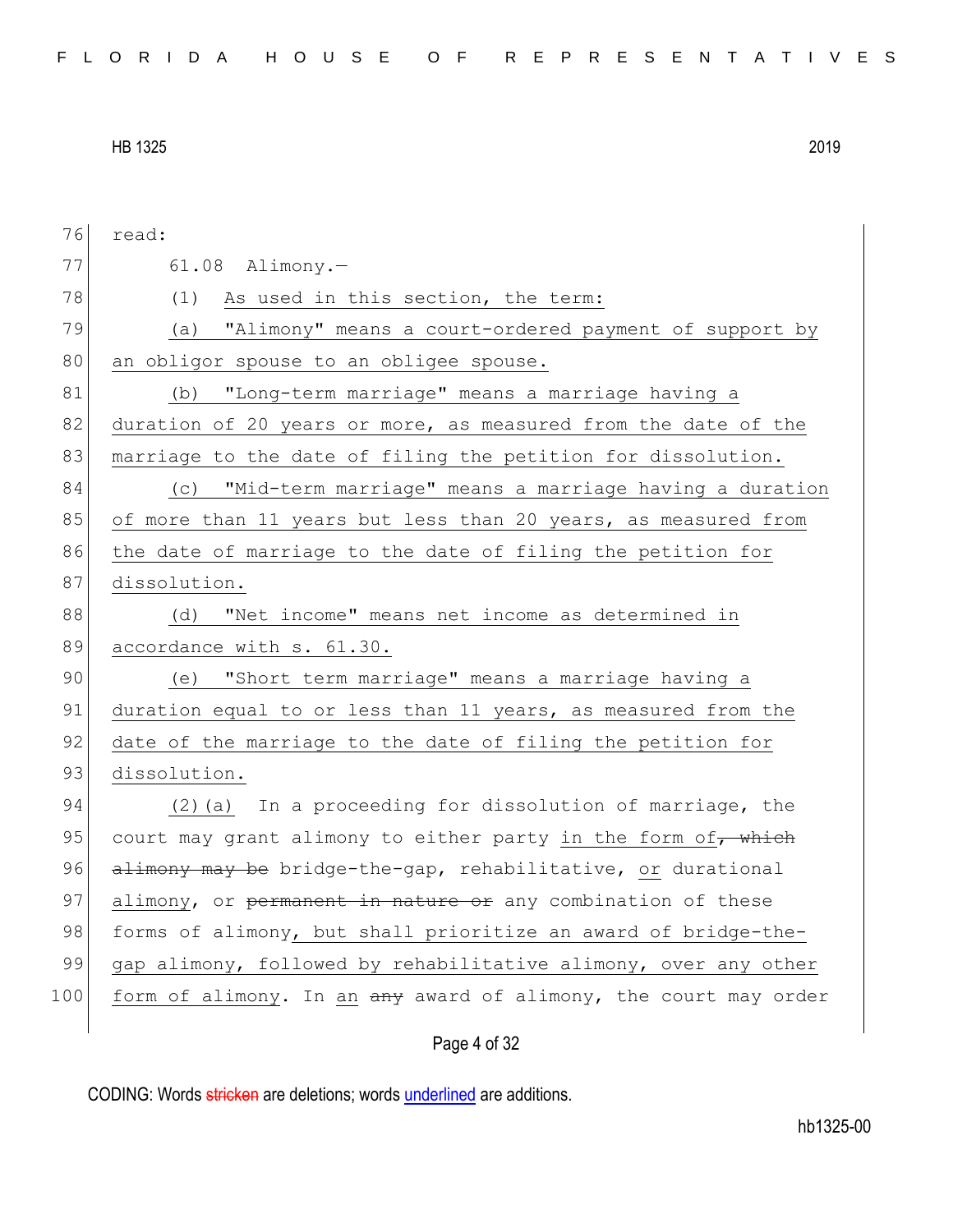101 periodic payments, or payments in lump sum, or both.

102 (b) The court shall make written findings regarding the 103 basis for awarding a combination of forms of alimony, including 104 the type of alimony and the length of time for which it is 105 awarded. The court may award only a combination of forms of 106 alimony to provide greater economic assistance in order to allow 107 the recipient to achieve rehabilitation.

108 (c) The court may consider the adultery of either party 109 spouse and the circumstances thereof in determining the amount 110 of alimony, if any, to be awarded.

111 (d) In all dissolution actions, the court shall include 112 written findings of fact relative to the factors enumerated in 113 subsection (3) $(2)$  supporting an award or denial of alimony.

114  $(3)(2)$  The party seeking alimony has the burden of proof 115 of demonstrating a need for alimony in accordance with 116 subsection (8) and that the other party has the ability to pay 117 alimony. In determining whether to award alimony or maintenance, 118 the court shall  $f$ irst make, in writing, a specific factual 119 determination as to whether the other either party has an actual 120 need for alimony or maintenance and whether either party has the 121 ability to pay alimony  $\sigma$  maintenance. If the court finds that 122 the a party seeking alimony has met its burden of proof in 123 demonstrating a need for alimony or maintenance and that the  $124$  other party has the ability to pay alimony  $\theta$  maintenance, then 125 in determining the proper type and amount of alimony  $\theta$ 

### Page 5 of 32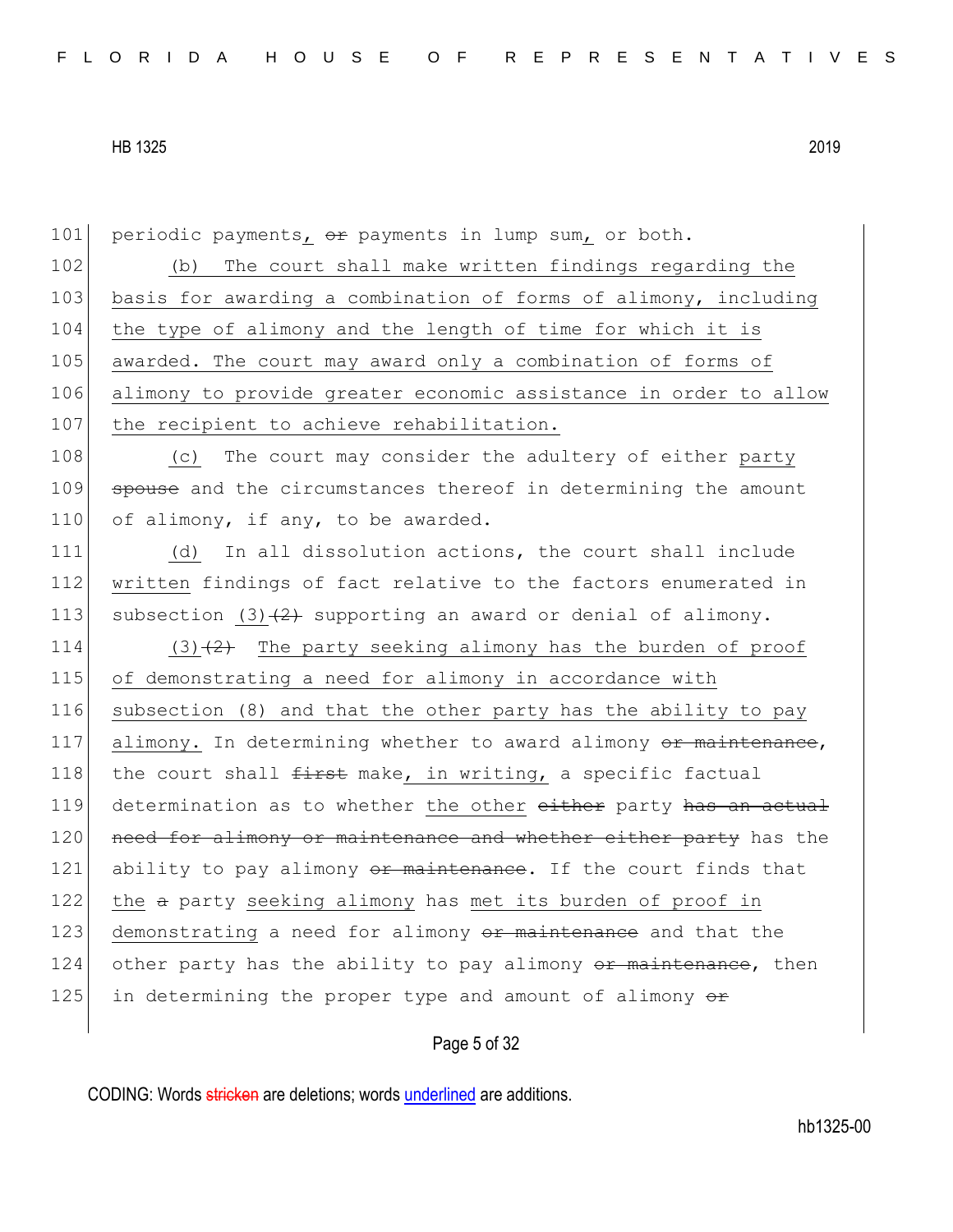126 maintenance under subsections  $(5)-(9)$   $(45)-(8)$ , the court shall 127 consider all relevant factors, including, but not limited to:  $128$  (a) The standard of living established during the 129 marriage. 130 (a)  $(b)$  The duration of the marriage. 131  $(b)$   $\left\{\n e\right\}$  The age and the physical and emotional condition of 132 each party. 133 (c) $\frac{d}{dt}$  The financial resources of each party, including 134 the portion of nonmarital assets that were relied upon by the 135 parties during the marriage and the marital assets and 136 liabilities distributed to each. 137 (d)  $\left(e\right)$  The earning capacities, educational levels, 138 vocational skills, and employability of the parties and, when 139 applicable, the time necessary for either party to acquire 140 sufficient education or training to enable such party to find 141 appropriate employment. 142 (e) $(f+)$  The contribution of each party to the marriage, 143 including, but not limited to, services rendered in homemaking, 144 child care, education, and career building of the other party. 145  $(f)$   $\left(\frac{f}{f}\right)$  The responsibilities each party will have with 146 regard to any minor children that the parties they have in 147 common. 148  $(q)$  (g)  $(h)$  The tax treatment and consequences to both parties 149 of an any alimony award, which must be consistent with 150 applicable state and federal tax laws and may include including

# Page 6 of 32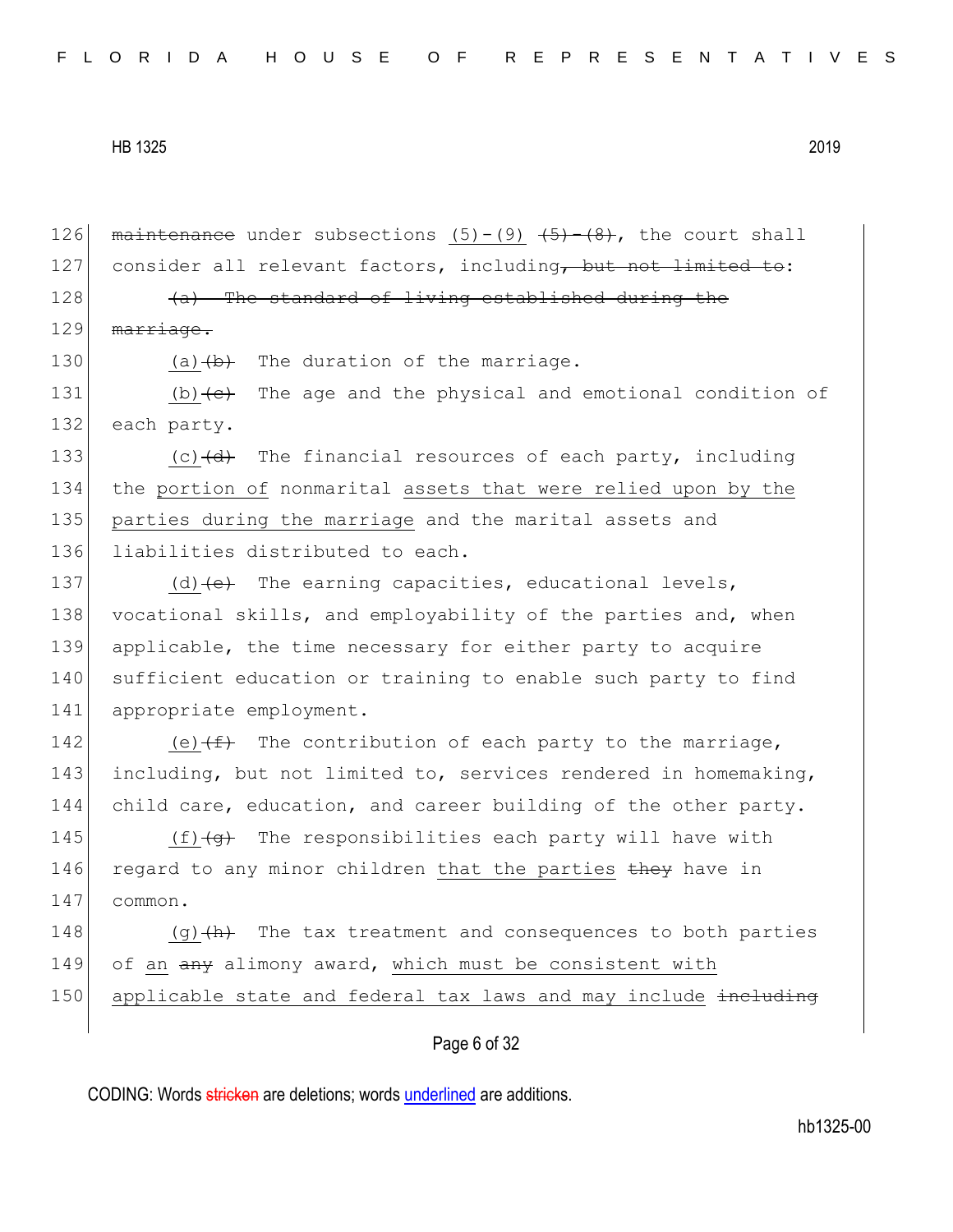| 151 | the designation of all or a portion of the payment as a                          |
|-----|----------------------------------------------------------------------------------|
| 152 | nontaxable, nondeductible payment.                                               |
| 153 | (h) $\overleftrightarrow{a}$ All sources of income available to either party,    |
| 154 | including income available to either party through investments                   |
| 155 | of any asset held by that party which was acquired during the                    |
| 156 | marriage or acquired outside the marriage and relied upon during                 |
| 157 | the marriage.                                                                    |
| 158 | The needs and necessities of life after dissolution of<br>(i)                    |
| 159 | marriage, taking into account the lifestyle of the parties                       |
| 160 | during the marriage but subject to the presumption in paragraph                  |
| 161 | $(j)$ .                                                                          |
| 162 | The net income and standard of living available to<br>( † )                      |
| 163 | each party after the application of the alimony award. There is                  |
| 164 | a rebuttable presumption that both parties will have a lower                     |
| 165 | standard of living after the dissolution of marriage than the                    |
| 166 | standard of living they enjoyed during the marriage. This                        |
| 167 | presumption may be overcome by a preponderance of the evidence.                  |
| 168 | $(k)$ $\overrightarrow{(+)}$ Any other factor necessary to do equity and justice |
| 169 | between the parties, if that factor is specifically identified                   |
| 170 | in the award with findings of fact justifying the application of                 |
| 171 | the factor.                                                                      |
| 172 | $(4)$ $(3)$ To the extent necessary to protect an award of                       |
| 173 | alimony, the court may order any party who is ordered to pay                     |
| 174 | alimony to purchase or maintain a life insurance policy that may                 |
| 175 | be decreasing or another form of term life insurance at the                      |
|     |                                                                                  |

Page 7 of 32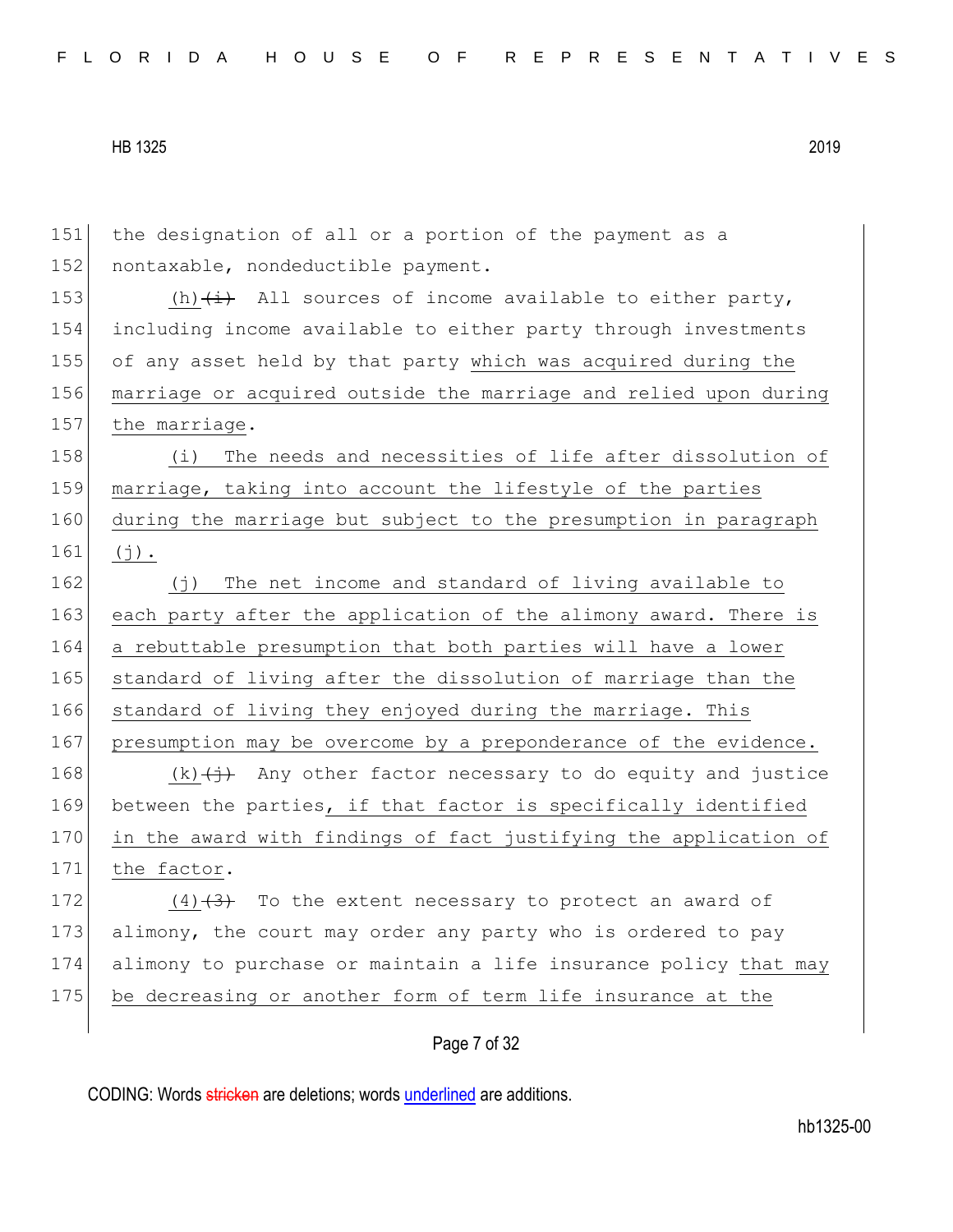176 option of the obligor or a bond, or to otherwise secure such 177 alimony award with any other assets that which may be suitable 178 for that purpose, in an amount adequate to secure the alimony 179 award. Any such security may be awarded only upon a showing of 180 special circumstances. If the court finds special circumstances 181 and awards such security, the court must make specific 182 evidentiary findings regarding the availability, cost, and 183 financial impact on the obligated party. Any security may be 184 modifiable in the event that the underlying alimony award is 185 modified and shall be reduced in an amount commensurate with any 186 reduction in the alimony award.

187  $(4)$  For purposes of determining alimony, there is a 188 rebuttable presumption that a short-term marriage is a marriage 189 having a duration of less than 7 years, a moderate-term marriage 190 is a marriage having a duration of greater than 7 years but less 191 than 17 years, and long-term marriage is a marriage having a 192 duration of 17 years or greater. The length of a marriage is the 193 period of time from the date of marriage until the date of 194 filing of an action for dissolution of marriage. 195 (5) Bridge-the-gap alimony may be awarded to assist a

196 party by providing support to allow the party to make a 197 transition from being married to being single. Bridge-the-gap 198 alimony is designed to assist a party with legitimate 199 identifiable short-term needs, and the length of an award may 200 not exceed 2 years. An award of bridge-the-gap alimony

Page 8 of 32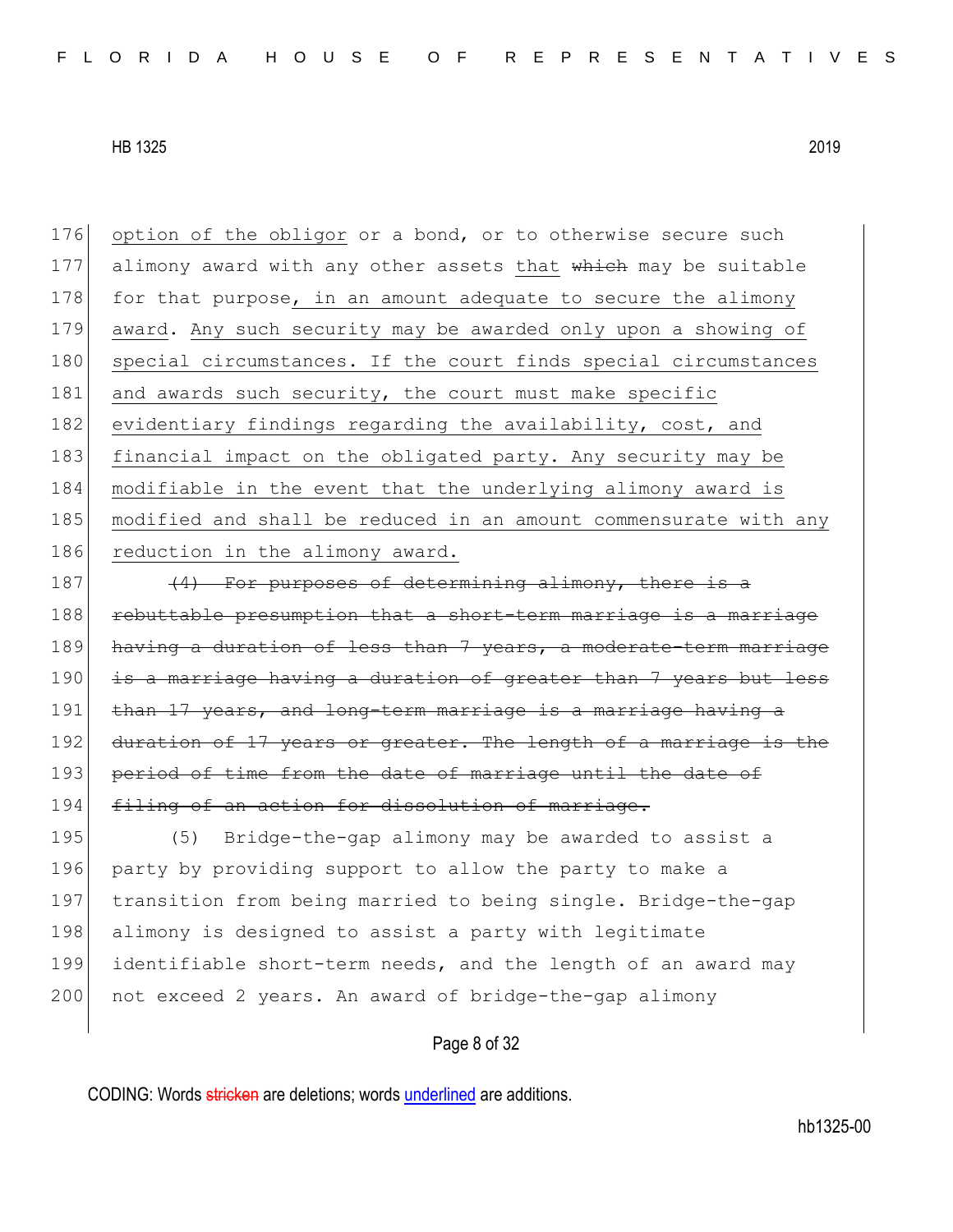201 terminates upon the death of either party or upon the remarriage 202 of the party receiving alimony. An award of bridge-the-gap 203 alimony is  $shall$  not be modifiable in amount or duration.

204 (6)(a) Rehabilitative alimony may be awarded to assist a 205 party in establishing the capacity for self-support through 206 either:

207 1. The redevelopment of previous skills or credentials; or

208 2. The acquisition of education, training, or work 209 experience necessary to develop appropriate employment skills or 210 credentials.

211 (b) In order to award rehabilitative alimony, there must 212 be a specific and defined rehabilitative plan which shall be 213 included as a part of any order awarding rehabilitative alimony.

214 (c) An award of rehabilitative alimony may be modified or 215 terminated only during the rehabilitative period in accordance 216 with s. 61.14 based upon a substantial change in circumstances, 217 upon noncompliance with the rehabilitative plan, or upon 218 completion of the rehabilitative plan.

219 (7) Durational alimony may be awarded when permanent 220 periodic alimony is inappropriate. The purpose of durational  $221$  alimony is to provide a party with economic assistance for a set 222 period of time following a short-term, mid-term, or long-term 223 marriage of short or moderate duration or following a marriage 224 of long duration if there is no ongoing need for support on a  $225$  permanent basis. When awarding durational alimony, the court

# Page 9 of 32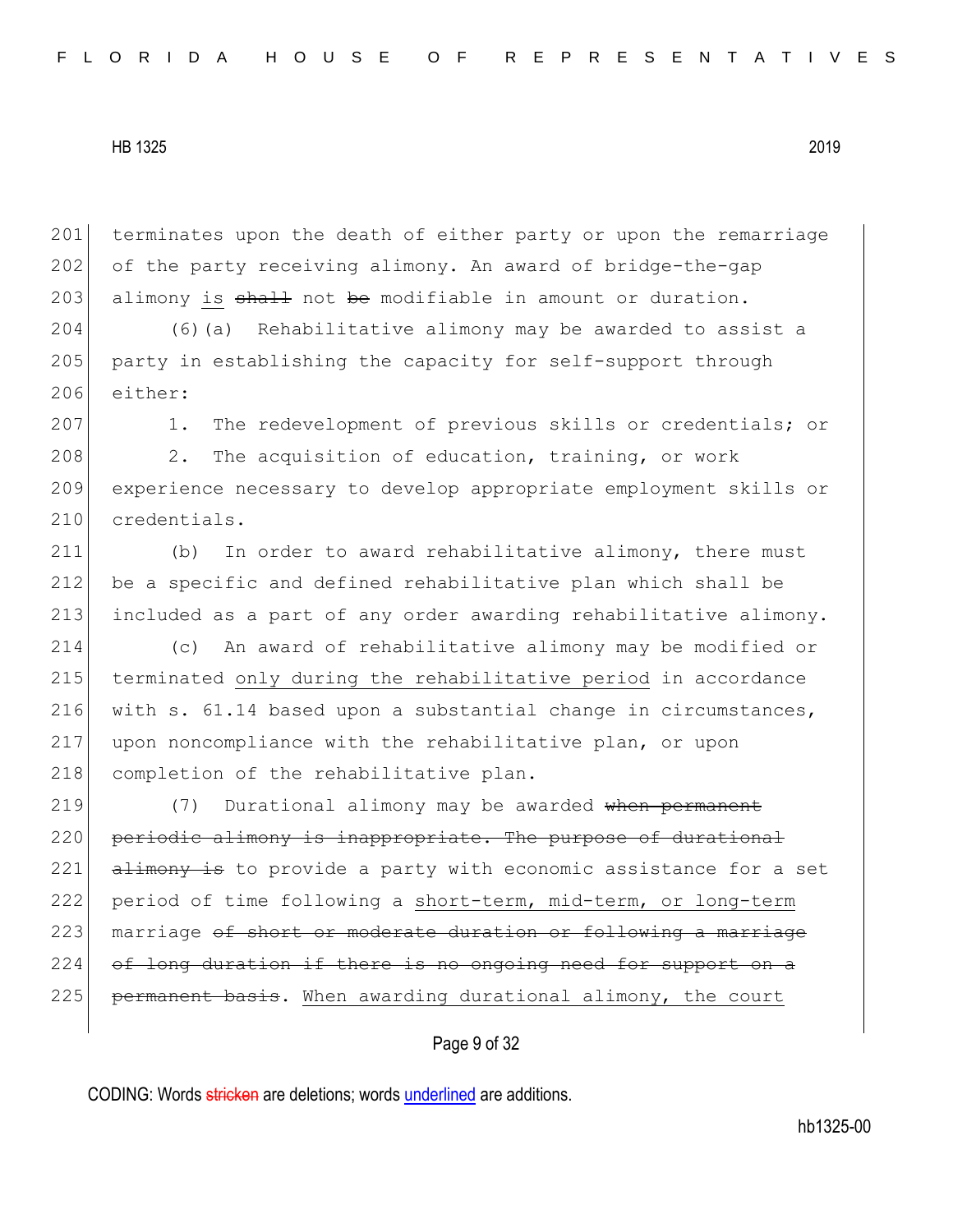| 226 | must make written findings that an award of another form of      |
|-----|------------------------------------------------------------------|
| 227 | alimony or a combination of the other forms of alimony is not    |
| 228 | appropriate. An award of durational alimony terminates upon the  |
| 229 | death of either party or upon the remarriage of the party        |
| 230 | receiving alimony. The amount of an award of durational alimony  |
| 231 | shall may be modified or terminated based upon a substantial     |
| 232 | change in circumstances or upon the existence of a supportive    |
| 233 | relationship in accordance with s. 61.14. However, The length of |
| 234 | an award of durational alimony may not be modified except under  |
| 235 | exceptional circumstances and may not exceed 50 percent of the   |
| 236 | length of the marriage, unless the party seeking alimony proves  |
| 237 | by a preponderance of the evidence the circumstances justifying  |
| 238 | the need for a longer award of alimony, which circumstances must |
| 239 | be set out in writing by the court the length of the marriage.   |
|     |                                                                  |
| 240 | (8) (a) There is a rebuttable presumption against awarding       |
| 241 | alimony for a short-term marriage. A party seeking bridge-the-   |
| 242 | gap or rehabilitative alimony may overcome this presumption by   |
| 243 | demonstrating by a preponderance of the evidence a need for      |
| 244 | alimony. A party seeking durational alimony may overcome this    |
| 245 | presumption by demonstrating by clear and convincing evidence a  |
| 246 | need for alimony. If the court finds that the party has met its  |
| 247 | burden in demonstrating a need for alimony and that the other    |
| 248 | party has the ability to pay alimony, the court shall determine  |
| 249 | a monthly award of alimony that may not exceed 25 percent of the |
| 250 | obligor's gross monthly income, as calculated under s.           |

Page 10 of 32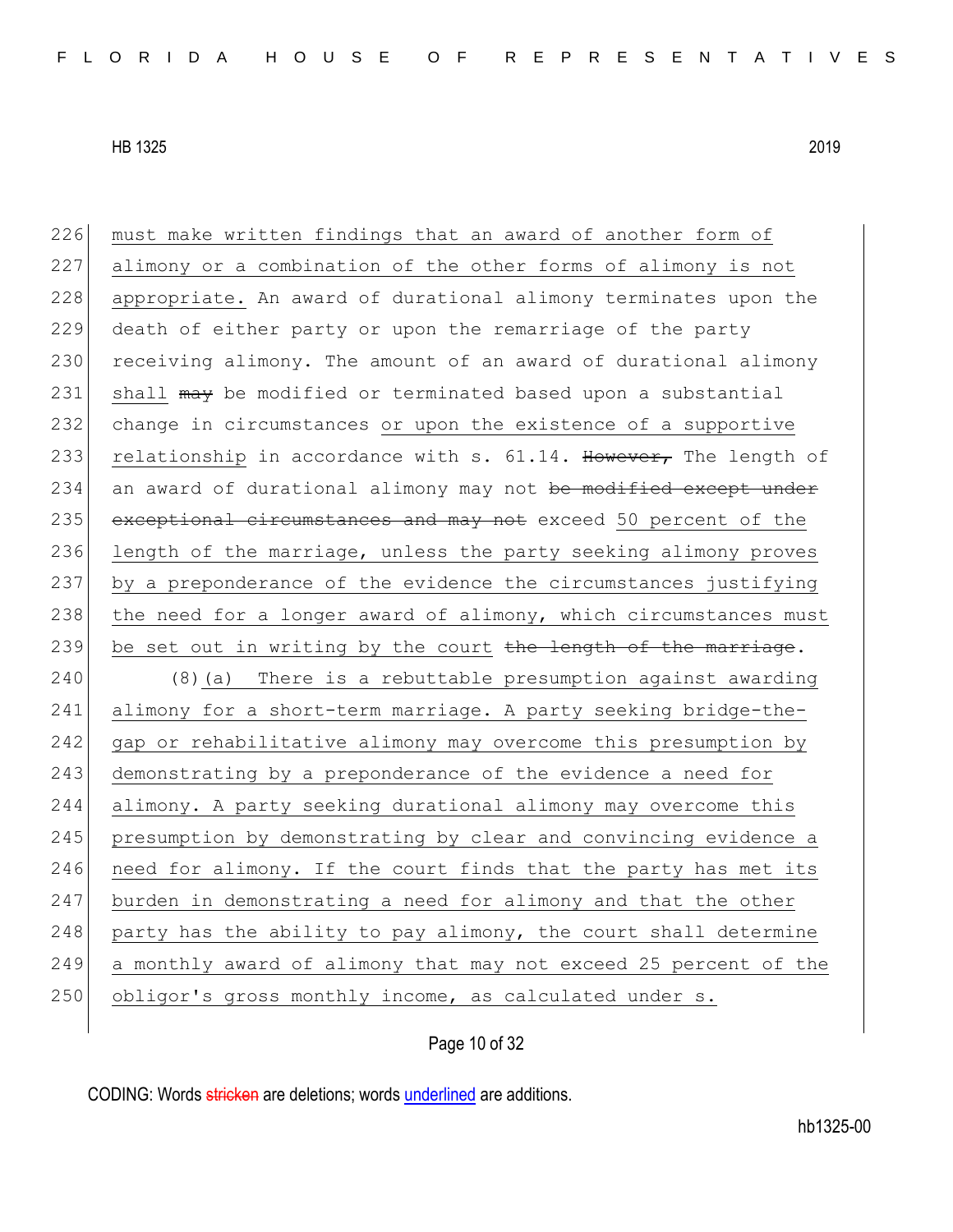251 61.30(2)(a), with the exception that gross income does not 252 include sources of income acquired outside of the marriage which 253 were not relied upon during the marriage. 254 (b) There is no presumption in favor of either party to an 255 award of alimony for a mid-term marriage. A party seeking such 256 alimony must prove by a preponderance of the evidence a need for 257 alimony. If the court finds that the party has met its burden in 258 demonstrating a need for alimony and that the other party has 259 the ability to pay alimony, the court shall determine a monthly 260 award of alimony that may not exceed 35 percent of the obligor's 261 gross monthly income, as calculated under s. 61.30(2)(a), with 262 the exception that gross income does not include sources of 263 income acquired outside of the marriage which were not relied 264 upon during the marriage. 265 (c) There is a rebuttable presumption in favor of awarding 266 alimony for a long-term marriage. A party against whom alimony 267 is sought may overcome this presumption by demonstrating by 268 clear and convincing evidence that there is no need for alimony. 269 If the court finds that the party against whom alimony is sought 270 fails to meet its burden to demonstrate that there is no need 271 for alimony and that the party has the ability to pay alimony, 272 the court shall determine a monthly award of alimony which may 273 not exceed 38 percent of the obligor's gross monthly income, as 274 calculated under s.  $61.30(2)(a)$ , with the exception that gross 275 income does not include sources of income acquired outside of

Page 11 of 32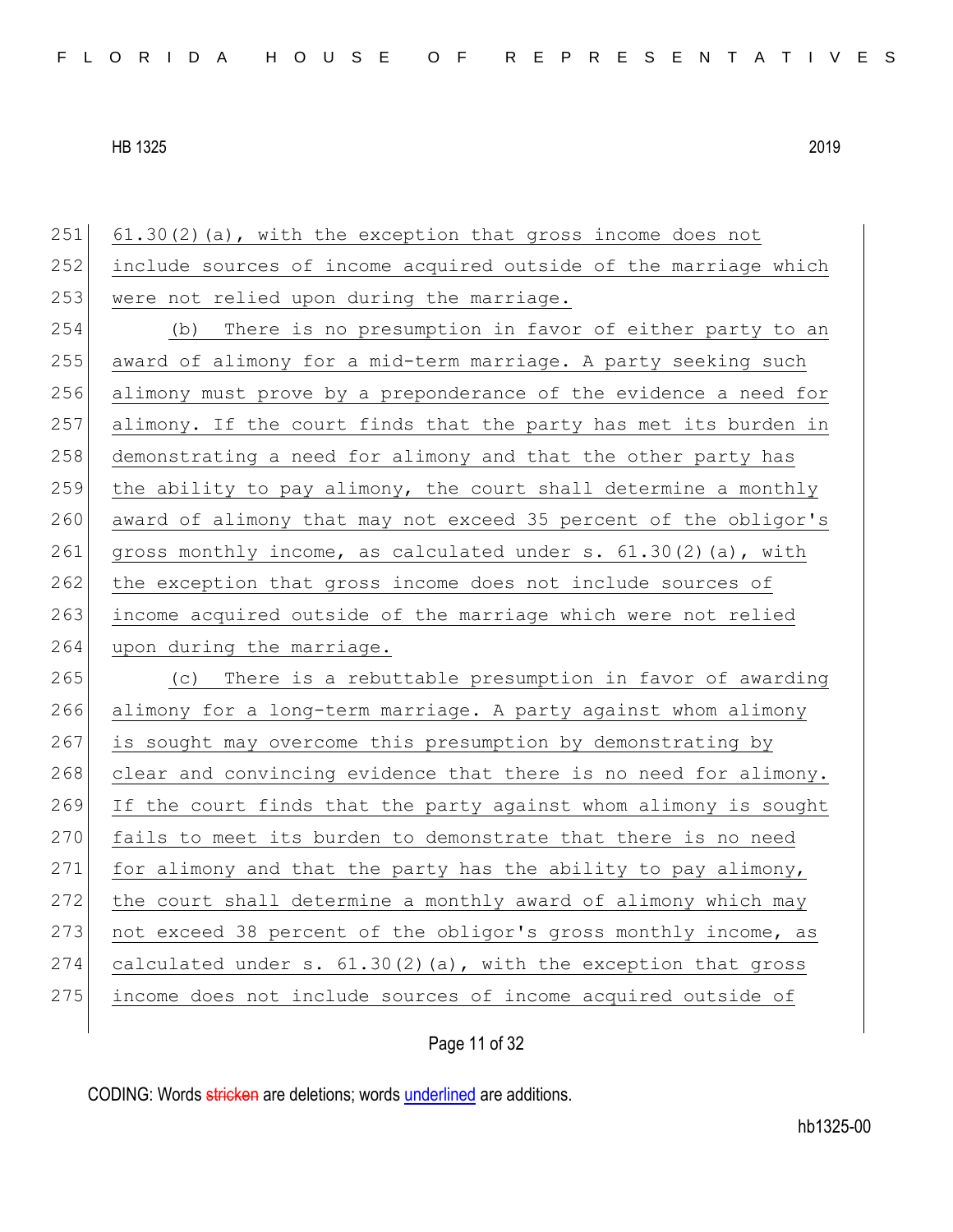| 276 | the marriage which were not relied upon during the marriage.        |
|-----|---------------------------------------------------------------------|
| 277 | Notwithstanding this subsection and subsection (9),<br>(d)          |
| 278 | the combination of an award of rehabilitative alimony and           |
| 279 | another form of alimony may be awarded up to a maximum of 40        |
| 280 | percent of the obligor's gross monthly income, as calculated        |
| 281 | under s. $61.30(2)(a)$ , during the temporary period in which       |
| 282 | rehabilitative alimony has been awarded, with the exception that    |
| 283 | gross income does not include sources of income acquired outside    |
| 284 | of the marriage which were not relied upon during the marriage.     |
| 285 | The court may order alimony exceeding the monthly<br>(9)            |
| 286 | income limits established in subsection (8) if the court            |
| 287 | determines, in accordance with the factors in subsection (3),       |
| 288 | that there is a need for additional alimony, which determination    |
| 289 | must be set out in writing Permanent alimony may be awarded to      |
| 290 | provide for the needs and necessities of life as they were          |
| 291 | established during the marriage of the parties for a party who      |
| 292 | lacks the financial ability to meet his or her needs and            |
| 293 | necessities of life following a dissolution of marriage.            |
| 294 | Permanent alimony may be awarded following a marriage of long       |
| 295 | duration if such an award is appropriate upon consideration of      |
| 296 | the factors set forth in subsection $(2)$ , following a marriage of |
| 297 | moderate duration if such an award is appropriate based upon        |
| 298 | elear and convincing evidence after consideration of the factors    |
| 299 | set forth in subsection (2), or following a marriage of short       |
|     |                                                                     |
| 300 | duration if there are written findings of exceptional               |

Page 12 of 32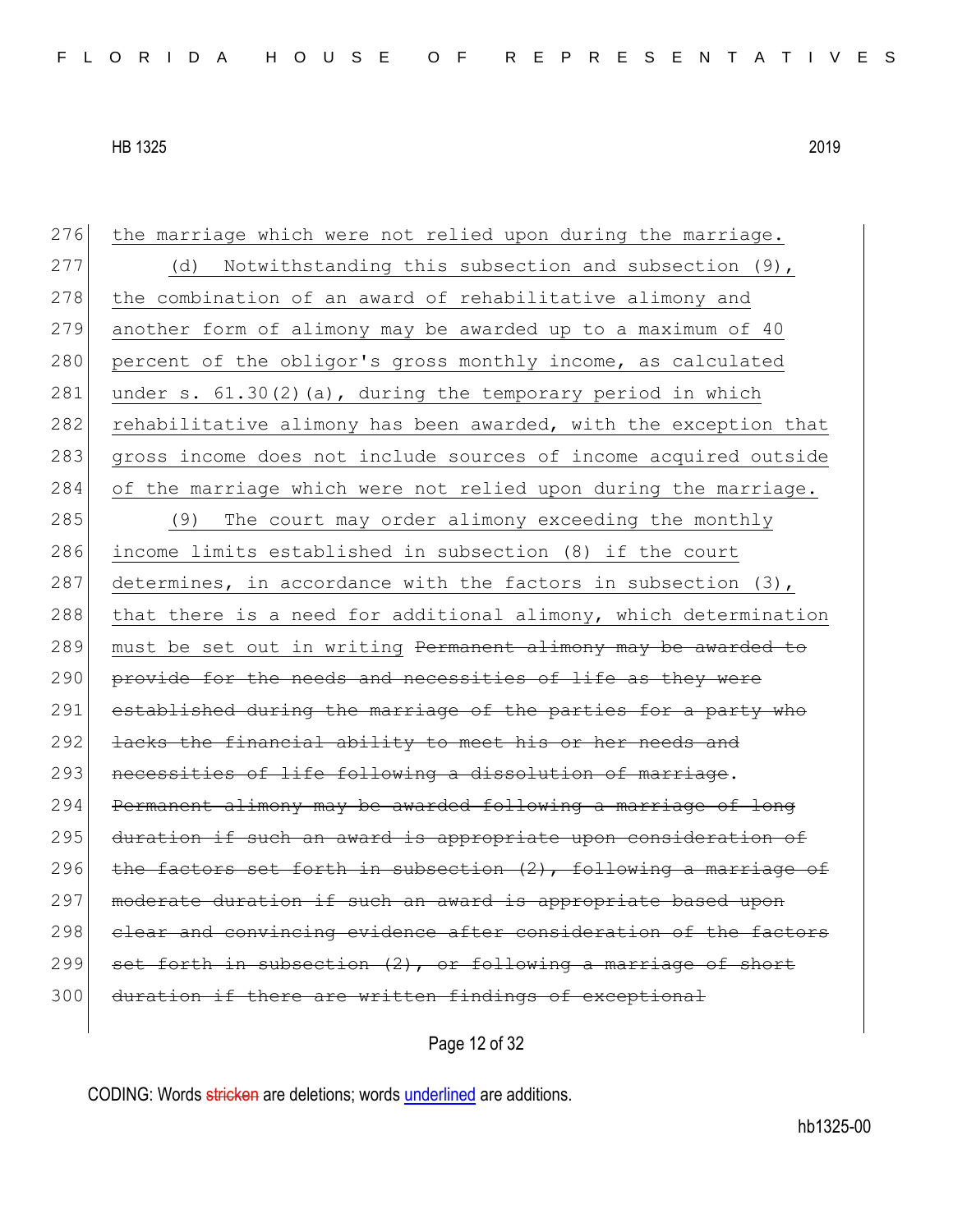| 301 | circumstances. In awarding permanent alimony, the court shall     |
|-----|-------------------------------------------------------------------|
| 302 | include a finding that no other form of alimony is fair and       |
| 303 | reasonable under the circumstances of the parties. An award of    |
| 304 | permanent alimony terminates upon the death of either party or    |
| 305 | upon the remarriage of the party receiving alimony. An award may  |
| 306 | be modified or terminated based upon a substantial change in      |
| 307 | eircumstances or upon the existence of a supportive relationship  |
| 308 | in accordance with s. 61.14.                                      |
| 309 | (10) A party against whom alimony is sought who has met           |
| 310 | the requirements for retirement in accordance with $s. 61.14(12)$ |
| 311 | before the filing of the petition for dissolution is not          |
| 312 | required to pay alimony unless the party seeking alimony proves   |
| 313 | by clear and convincing evidence that the other party has the     |
| 314 | ability to pay alimony, in addition to all other requirements of  |
| 315 | this section.                                                     |
| 316 | $(11)$ $(9)$ Notwithstanding any other provision of law,          |
| 317 | alimony may not be awarded to a party who has a monthly net       |
| 318 | income that is equal to or more than the other party. Except in   |
| 319 | the case of a long-term marriage, in awarding alimony, the court  |
| 320 | shall impute income to the obligor and obligee as follows:        |
| 321 | In the case of the obligor, social security retirement<br>(a)     |
| 322 | benefits may not be imputed to the obligor, as demonstrated by a  |
| 323 | social security retirement benefits entitlement letter.           |
| 324 | In the case of the obligee, if the obligee:<br>(b)                |
| 325 | Is unemployed at the time the petition is filed and has<br>1.     |
|     |                                                                   |

Page 13 of 32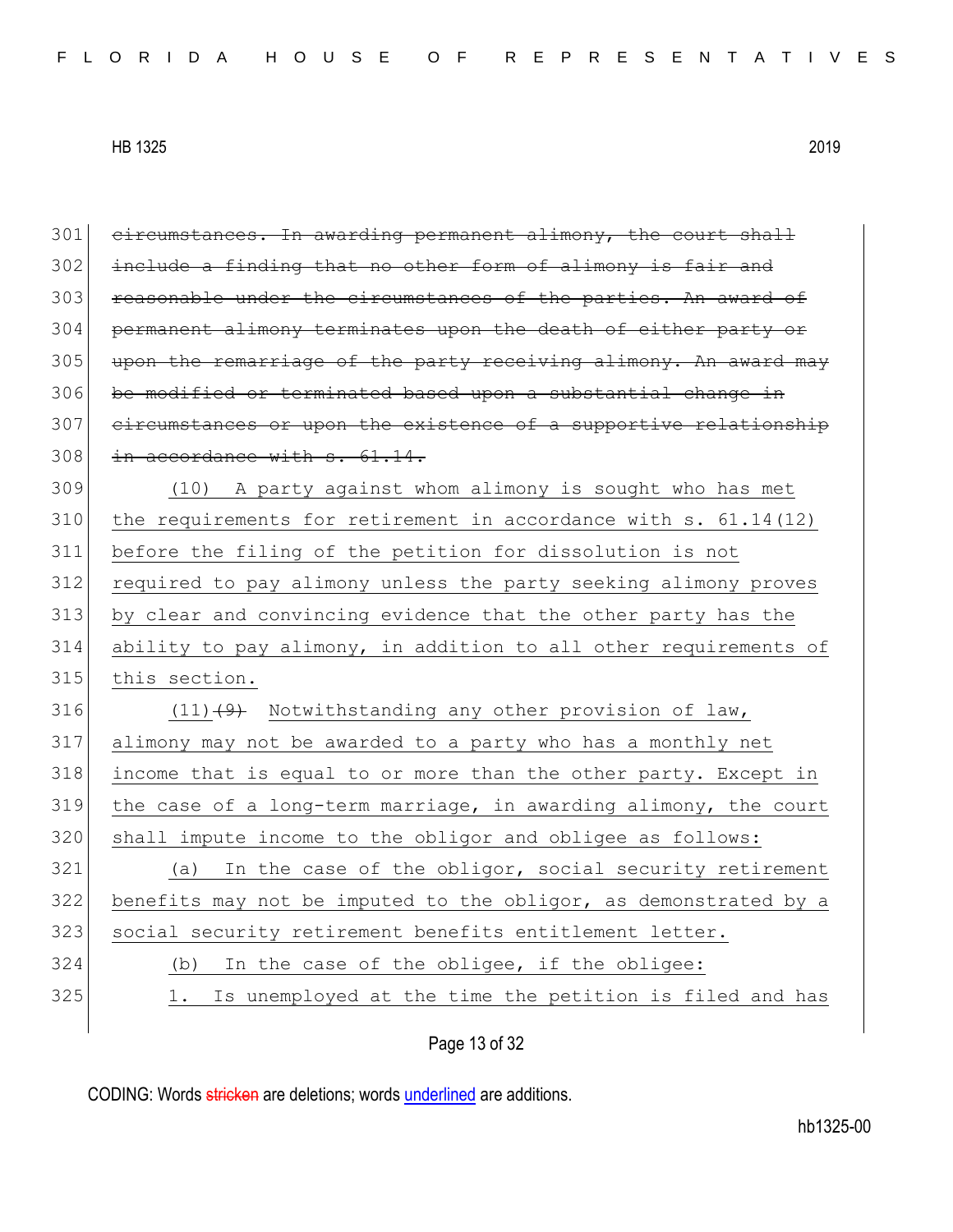| 326 | been unemployed for less than 1 year before the time the         |
|-----|------------------------------------------------------------------|
| 327 | petition is filed, the obligee's monthly net income shall be     |
| 328 | imputed at 90 percent of the obligee's prior monthly net income. |
| 329 | Is unemployed at the time the petition is filed and has<br>2.    |
| 330 | been unemployed for at least 1 year but less than 2 years before |
| 331 | the time the petition is filed, the obligee's monthly net income |
| 332 | shall be imputed at 80 percent of the obligee's prior monthly    |
| 333 | net income.                                                      |
| 334 | Is unemployed at the time the petition is filed and has<br>3.    |
| 335 | been unemployed for at least 2 years but less than 3 years       |
| 336 | before the time the petition is filed, the obligee's monthly net |
| 337 | income shall be imputed at 70 percent of the obligee's prior     |
| 338 | monthly net income.                                              |
| 339 | Is unemployed at the time the petition is filed and has<br>4.    |
| 340 | been unemployed for at least 3 years but less than 4 years       |
| 341 | before the time the petition is filed, the obligee's monthly net |
| 342 | income shall be imputed at 60 percent of the obligee's prior     |
| 343 | monthly net income.                                              |
| 344 | 5. Is unemployed at the time the petition is filed and has       |
| 345 | been unemployed for at least 4 years but less than 5 years       |
| 346 | before the time the petition is filed, the obligee's monthly net |
| 347 | income shall be imputed at 50 percent of the obligee's prior     |
| 348 | monthly net income.                                              |
| 349 | 6. Is unemployed at the time the petition is filed and has       |
| 350 | been unemployed for at least 5 years before the time the         |
|     |                                                                  |

Page 14 of 32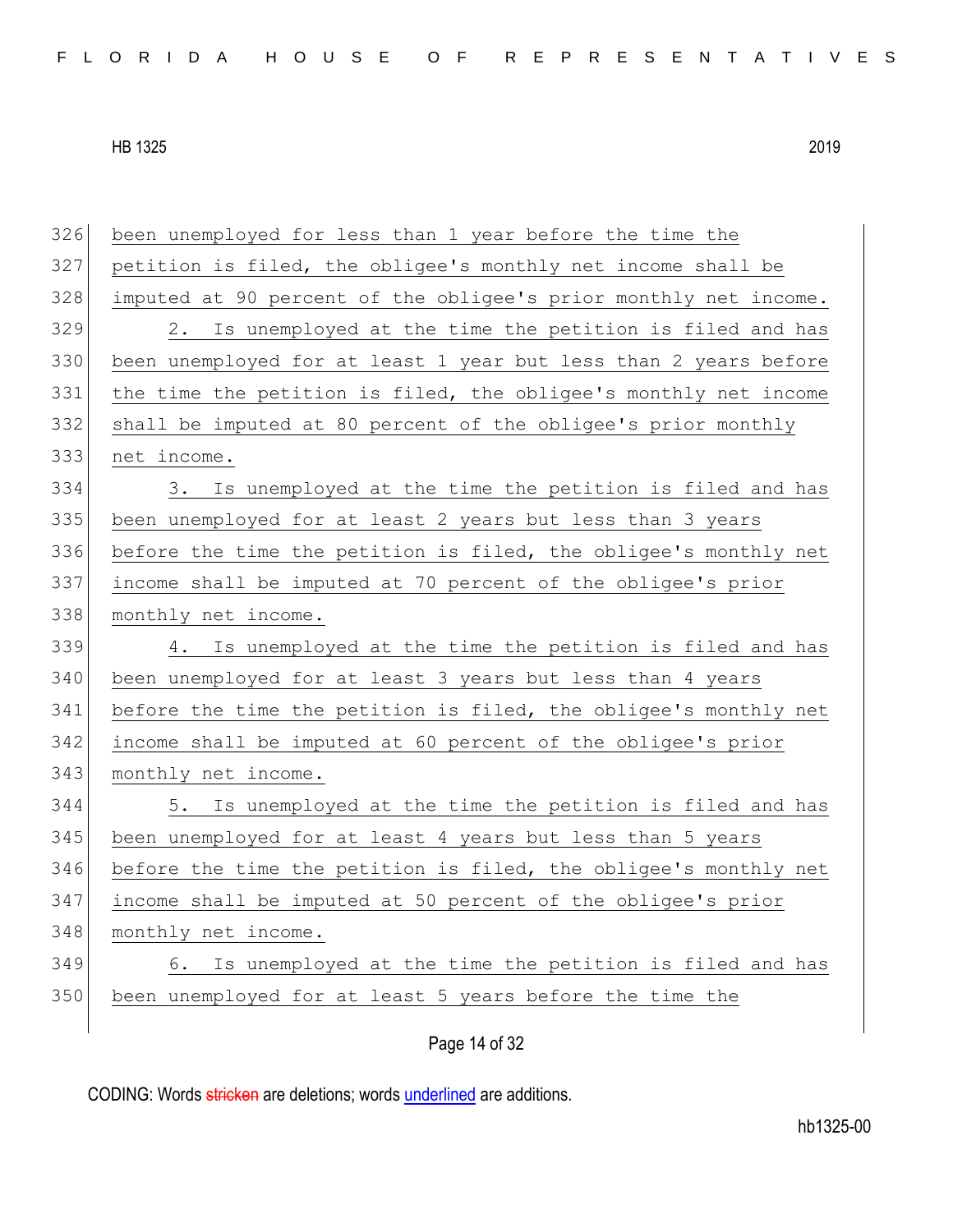petition is filed, the obligee's monthly net income shall be imputed at 40 percent of the obligee's prior monthly net income, or the monthly net income of a minimum wage earner at the time 354 the petition is filed, whichever is greater.

355 7. Proves by a preponderance of the evidence that he or 356 she does not have the ability to earn the imputed income through 357 reasonable means, the court shall reduce the imputation of 358 income specified in this paragraph. If the obligee alleges that 359 a physical disability has impaired his or her ability to earn 360 the imputed income, such disability must meet the definition of 361 a disability as determined by the Social Security Administration 362 The award of alimony may not leave the payor with significantly 363 less net income than the net income of the recipient unless 364 there are written findings of exceptional circumstances.

365  $(12)(a)$   $\overline{(10)}$   $\overline{(a)}$  With respect to any order requiring the 366 payment of alimony entered on or after January 1, 1985, unless 367 the provisions of paragraph (c) or paragraph (d) applies apply, 368 the court shall direct in the order that the payments of alimony 369 be made through the appropriate depository as provided in s. 370 61.181.

371 (b) With respect to any order requiring the payment of 372 alimony entered before January 1, 1985, upon the subsequent 373 appearance, on or after that date, of one or both parties before 374 the court having jurisdiction for the purpose of modifying or 375 enforcing the order or in any other proceeding related to the

### Page 15 of 32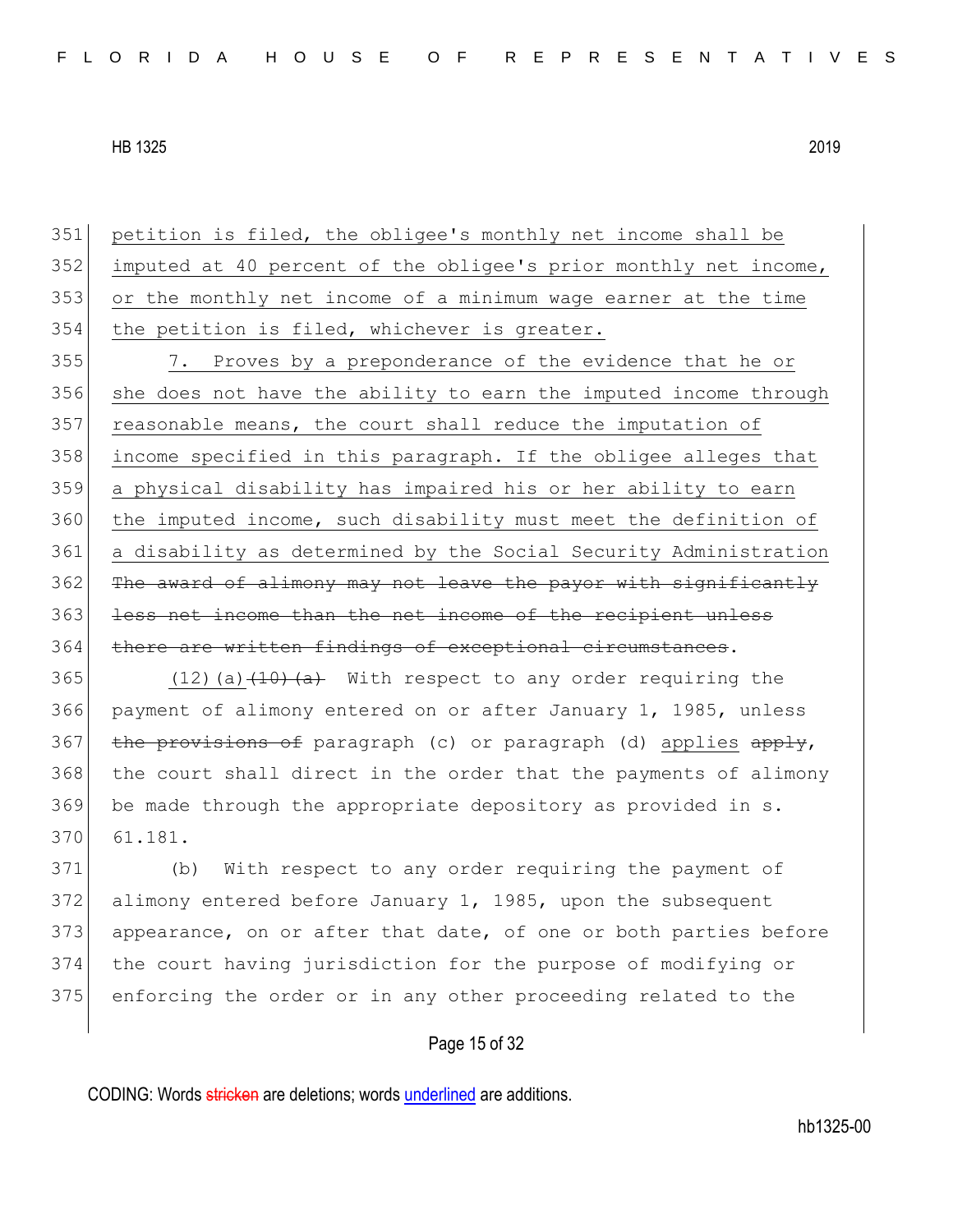376 order, or upon the application of either party, unless the 377 provisions of paragraph (c) or paragraph (d) applies apply, the 378 court shall modify the terms of the order as necessary to direct 379 that payments of alimony be made through the appropriate 380 depository as provided in s. 61.181.

381 (c) If there is no minor child, alimony payments need not 382 be directed through the depository.

 $383$  (d)1. If there is a minor child of the parties and both 384 parties so request, the court may order that alimony payments 385 need not be directed through the depository. In this case, the 386 order of support must shall provide, or be deemed to provide, 387 that either party may subsequently apply to the depository to 388 require that payments be made through the depository. The court 389 shall provide a copy of the order to the depository.

390 2. If the provisions of subparagraph 1. applies  $\frac{1}{2}$ , either party may subsequently file with the depository an affidavit alleging default or arrearages in payment and stating that the party wishes to initiate participation in the depository program. The party shall provide copies of the affidavit to the court and the other party or parties. Fifteen 396 days after receipt of the affidavit, the depository shall notify all parties that future payments shall be directed to the depository.

399 3. In IV-D cases, the IV-D agency has  $\frac{1}{3}$  have the same 400 rights as the obligee in requesting that payments be made

# Page 16 of 32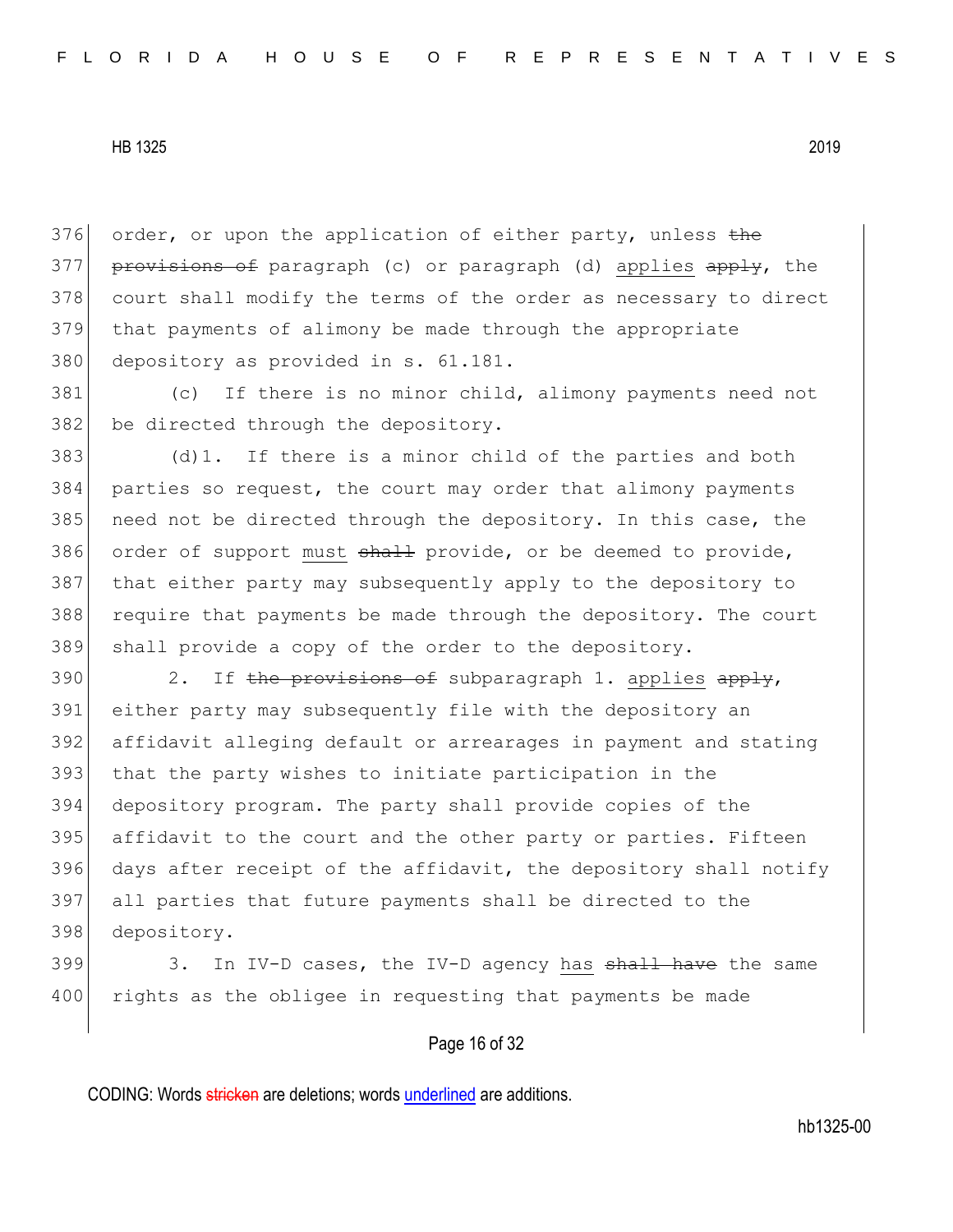401 through the depository.

402 Section 4. Section 61.09, Florida Statutes, is amended to 403 read:

404 61.09 Alimony and child support unconnected with 405 dissolution.—If a person having the ability to contribute to the 406 maintenance of his or her spouse and support of his or her minor 407 child fails to do so, the spouse who is not receiving support 408 may apply to the court for alimony and for support for the child 409 without seeking dissolution of marriage, and the court shall 410 enter an order as it deems just and proper. Alimony awarded 411 under this section shall be calculated in accordance with s. 412 61.08.

413 Section 5. Paragraph (c) of subsection (2) of section 414 61.13, Florida Statutes, is amended to read:

415 61.13 Support of children; parenting and time-sharing; 416 powers of court.—

417 (2)

418 (c) The court shall determine all matters relating to 419 parenting and time-sharing of each minor child of the parties in 420 accordance with the best interests of the child and in 421 accordance with the Uniform Child Custody Jurisdiction and 422 Enforcement Act, except that modification of a parenting plan 423 and time-sharing schedule requires a showing of a substantial, 424 material, and unanticipated change of circumstances. 425 1. It is the public policy of this state that each minor

#### Page 17 of 32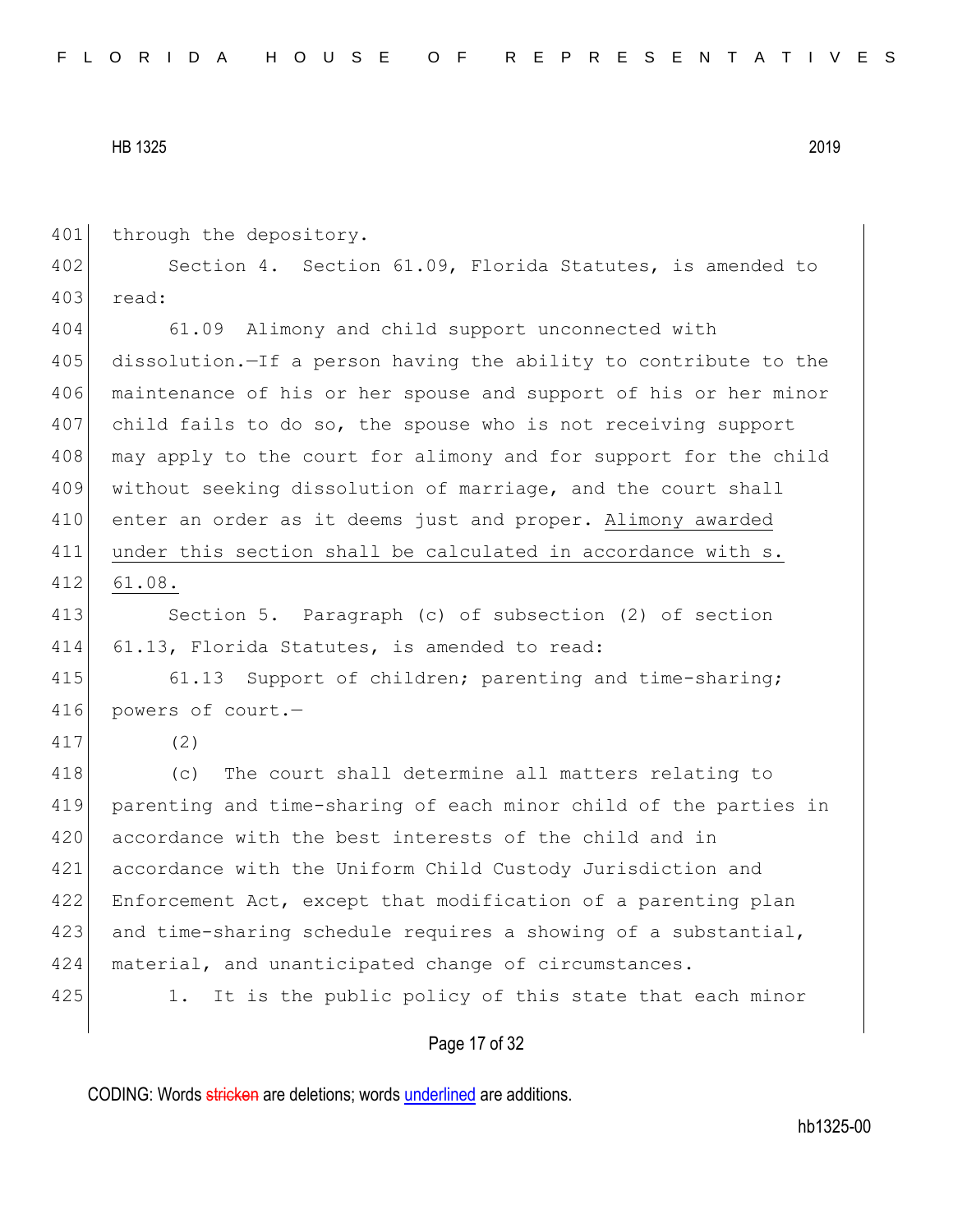426 child has frequent and continuing contact with both parents 427 after the parents separate or the marriage of the parties is 428 dissolved and to encourage parents to share the rights and 429 responsibilities, and joys, of childrearing. There is no 430 presumption for or against the father or mother of the child or 431 for or against any specific time-sharing schedule when creating 432 or modifying the parenting plan of the child. Equal time-sharing 433 with a minor child by both parents is in the best interest of 434 the child unless the court finds that: 435 a. The safety, well-being, or physical, mental, or 436 emotional health of the child would be endangered by equal time-437 sharing, that visitation would be presumed detrimental 438 consistent with s. 39.0139(3), or that supervised visitation is 439 appropriate; 440 b. Clear and convincing evidence of extenuating 441 circumstances justify a departure from equal time-sharing and 442 the court makes written findings justifying the departure from 443 equal time-sharing; 444 c. A parent is incarcerated; 445 d. The distance between parental residences makes equal 446 time-sharing impracticable; 447 e. A parent does not request at least 50-percent time-448 sharing; 449 f. A permanent injunction has been entered or is warranted 450 against a parent or household member relating to contact between

Page 18 of 32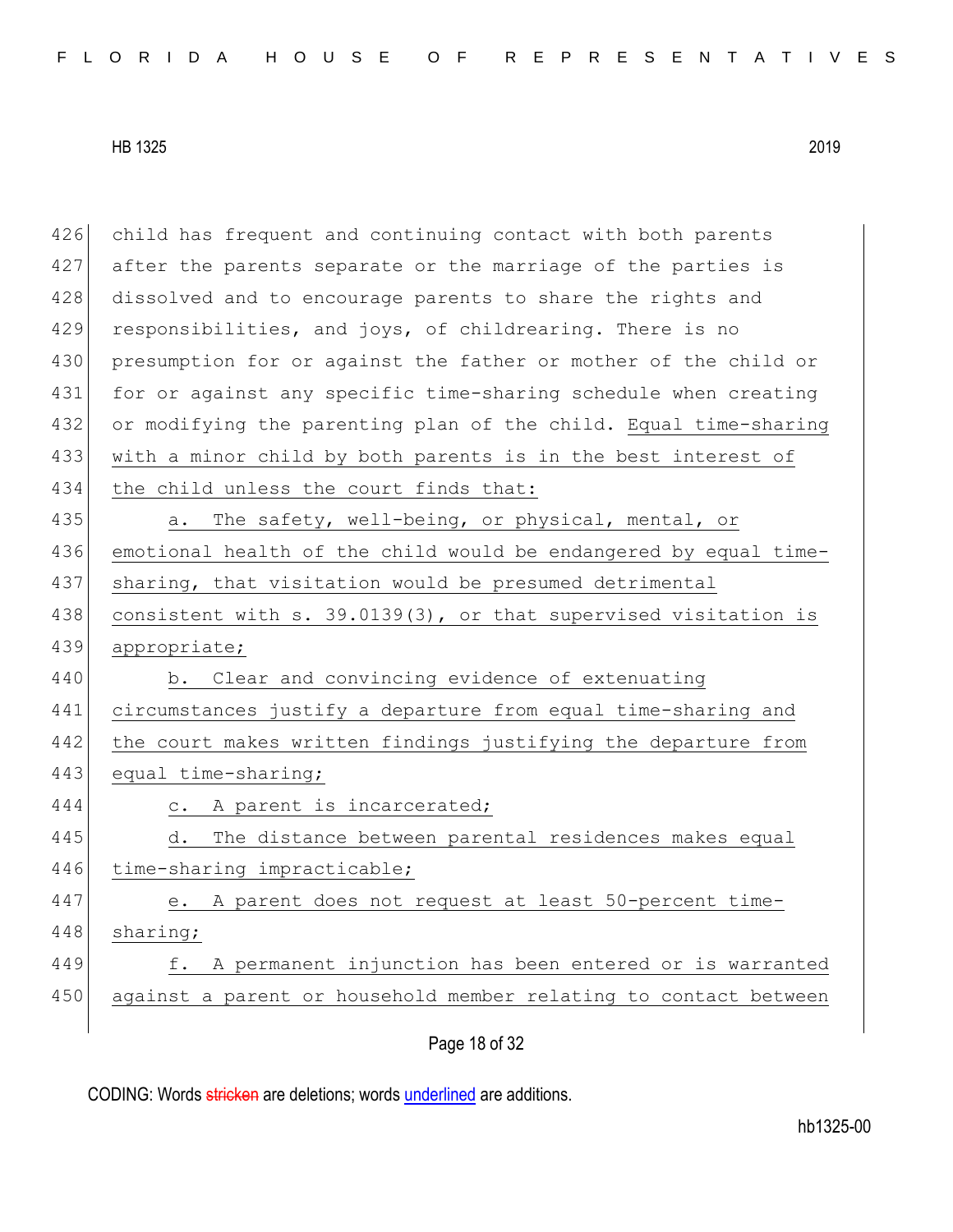452 member; or

451 the subject of the injunction and the parent or household

453 g. Domestic violence, as defined in s. 741.28, has 454 occurred.

455 2. The court shall order that the parental responsibility 456 for a minor child be shared by both parents unless the court 457 finds that shared parental responsibility would be detrimental 458 to the child. Evidence that a parent has been convicted of a 459 misdemeanor of the first degree or higher involving domestic 460 violence, as defined in s. 741.28 and chapter 775, or meets the 461 criteria of s. 39.806(1)(d), creates a rebuttable presumption of 462 detriment to the child. If the presumption is not rebutted after 463 the convicted parent is advised by the court that the 464 presumption exists, shared parental responsibility, including 465 time-sharing with the child, and decisions made regarding the 466 child, may not be granted to the convicted parent. However, the 467 convicted parent is not relieved of any obligation to provide 468 financial support. If the court determines that shared parental 469 responsibility would be detrimental to the child, it may order 470 sole parental responsibility and make such arrangements for 471 time-sharing as specified in the parenting plan as will best 472 protect the child or abused spouse from further harm. Whether or 473 not there is a conviction of any offense of domestic violence or 474 child abuse or the existence of an injunction for protection 475 against domestic violence, the court shall consider evidence of

# Page 19 of 32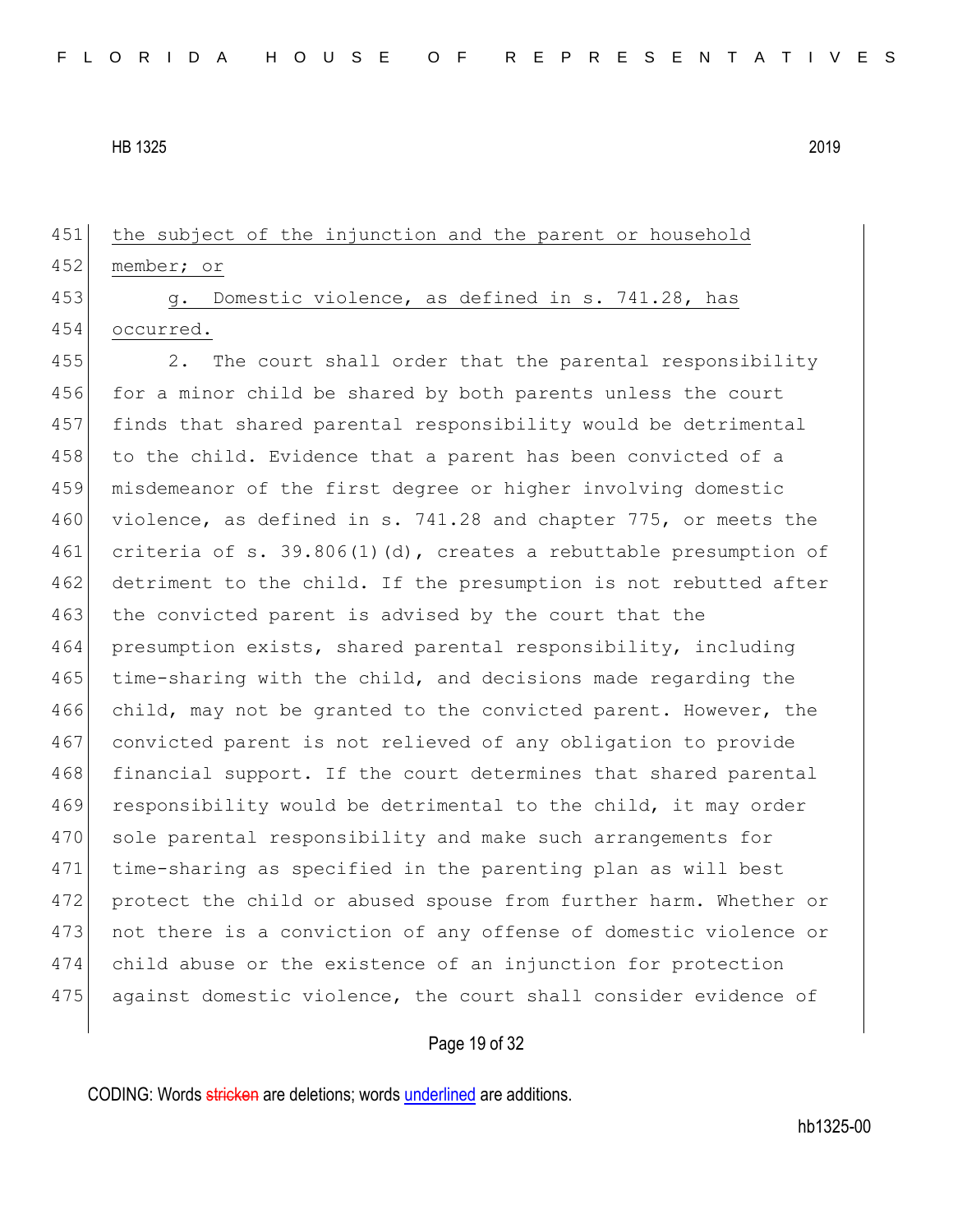476 domestic violence or child abuse as evidence of detriment to the 477 child.

478 a. In ordering shared parental responsibility, the court 479 may consider the expressed desires of the parents and may grant 480 to one party the ultimate responsibility over specific aspects 481 of the child's welfare or may divide those responsibilities 482 between the parties based on the best interests of the child. 483 Areas of responsibility may include education, health care, and 484 any other responsibilities that the court finds unique to a 485 particular family.

486 b. The court shall order sole parental responsibility for 487 a minor child to one parent, with or without time-sharing with 488 the other parent if it is in the best interests of the minor 489 child.

490 3. Access to records and information pertaining to a minor 491 child, including, but not limited to, medical, dental, and 492 school records, may not be denied to either parent. Full rights 493 under this subparagraph apply to either parent unless a court 494 order specifically revokes these rights, including any 495 restrictions on these rights as provided in a domestic violence 496 injunction. A parent having rights under this subparagraph has 497 the same rights upon request as to form, substance, and manner 498 of access as are available to the other parent of a child, 499 including, without limitation, the right to in-person 500 communication with medical, dental, and education providers.

### Page 20 of 32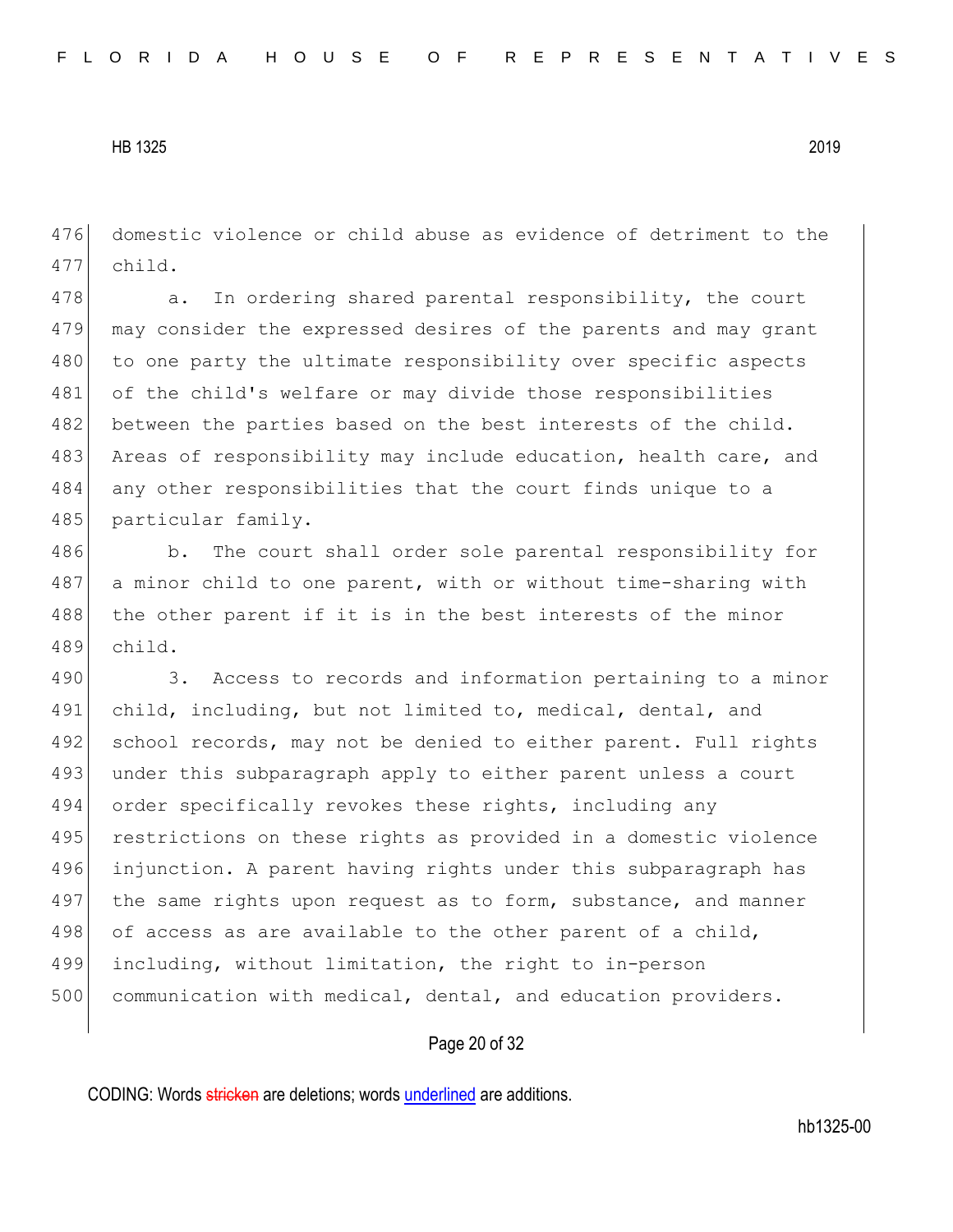501 Section 6. The amendments made by this act to s. 61.13, 502 Florida Statutes, providing for equal time-sharing, apply 503 prospectively to initial final custody orders made on or after 504 July 1, 2019, and do not constitute a substantial change in 505 circumstances that warrant the modification of a final custody 506 order entered before July 1, 2019.

507 Section 7. Subsection (1) of section 61.14, Florida 508 Statutes, is amended, paragraphs (c) and (d) are added to 509 subsection (11) of that section, and a new subsection (12) is 510 added to that section, to read:

511 61.14 Enforcement and modification of support, 512 maintenance, or alimony agreements or orders.-

 (1)(a) When the parties enter into an agreement for payments for, or instead of, support, maintenance, or alimony, whether in connection with a proceeding for dissolution or 516 separate maintenance or with any voluntary property settlement, or when a party is required by court order to make any payments, 518 and the circumstances or the financial ability of either party changes or the child who is a beneficiary of an agreement or 520 court order as described herein reaches majority after the 521 execution of the agreement or the rendition of the order, either party may apply to the circuit court of the circuit in which the 523 parties, or either of them, resided at the date of the execution of the agreement or reside at the date of the application, or in which the agreement was executed or in which the order was

# Page 21 of 32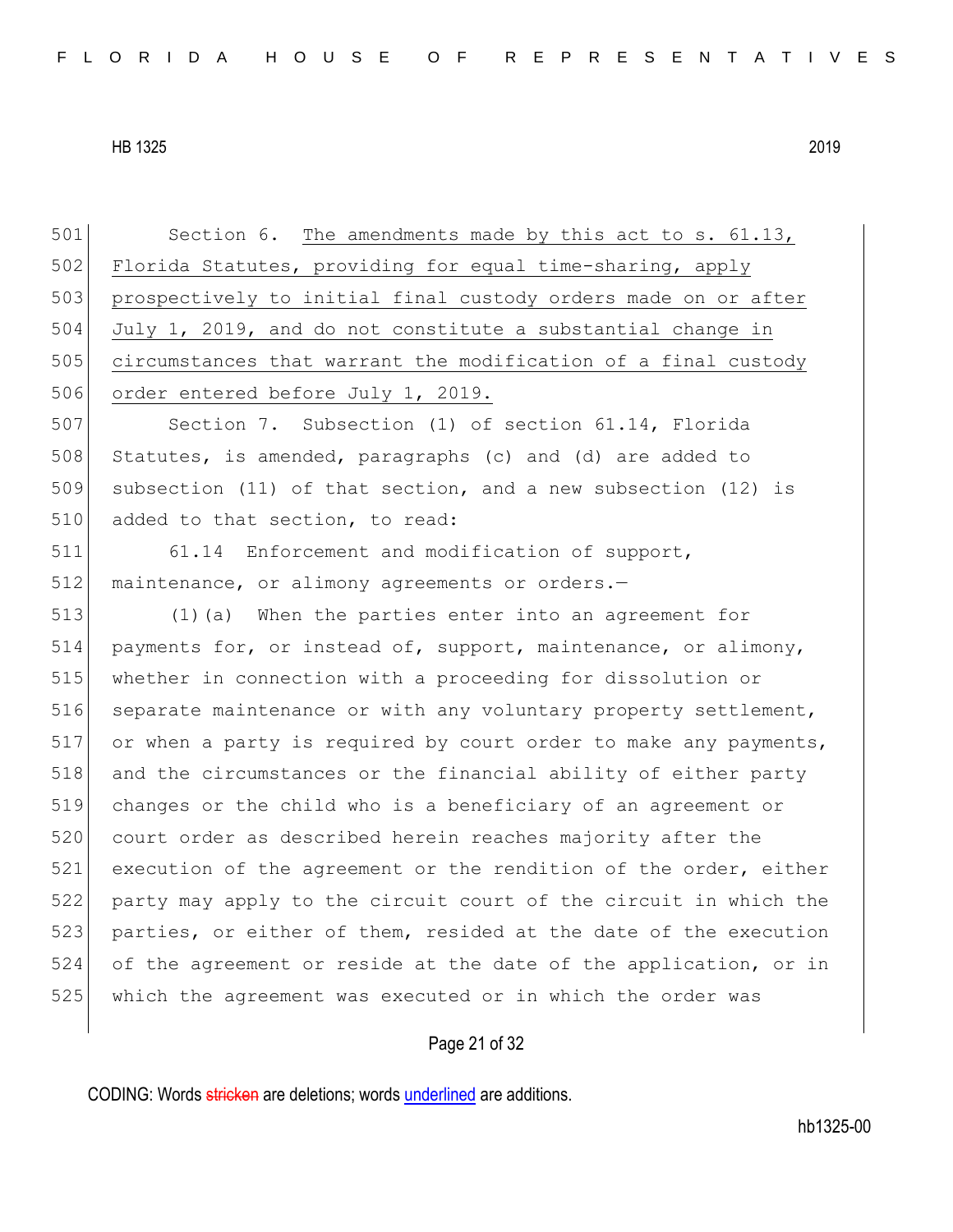526 rendered, for an order terminating, decreasing, or increasing  $527$  the amount of support, maintenance, or alimony, and the court 528 has jurisdiction to make orders as equity requires, with due 529 regard to the changed circumstances or the financial ability of 530 the parties or the child, decreasing, increasing, or confirming 531 the amount of separate support, maintenance, or alimony provided 532 for in the agreement or order. A finding that medical insurance 533 is reasonably available or the child support guidelines schedule 534 in s. 61.30 may constitute changed circumstances. Except as 535 otherwise provided in s.  $61.30(11)(c)$ , the court may modify an 536 order of support, maintenance, or alimony by terminating, 537 increasing, or decreasing the support, maintenance, or alimony 538 retroactively to the date of the filing of the action or 539 supplemental action for modification as equity requires, giving 540 due regard to the changed circumstances or the financial ability 541 of the parties or the child. 542 (b) 1. If the court has determined that an existing alimony 543 award as determined by the court at the time of dissolution is 544 insufficient to meet the needs of the obligee, and that such 545 need continues to exist, an alimony order shall be modified 546 upward and upon a showing by a preponderance of the evidence of 547 increased ability to pay alimony. Absent a finding of fraud, an 548 increase in an obligor's income may not be considered permanent 549 in nature unless the increase has been maintained without 550 interruption for at least 1 year, taking into account the

Page 22 of 32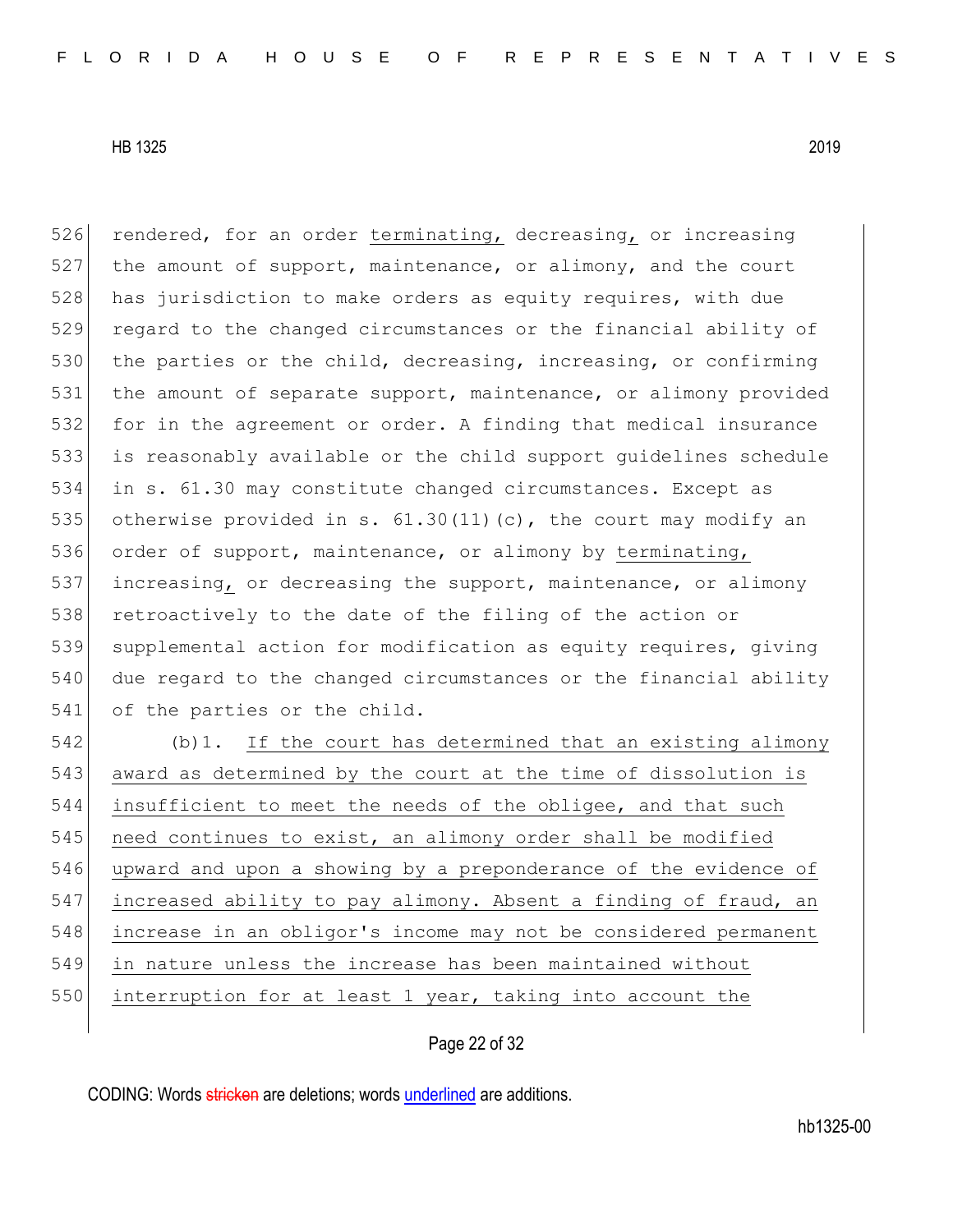#### 551 obligor's ability to sustain his or her income.

552 2. Notwithstanding subparagraph 1., the court shall  $\frac{m}{2}$ 553 reduce or terminate an award of alimony upon specific written 554 findings by the court that since the granting of a divorce and 555 the award of alimony, a supportive relationship has existed 556 between the obligee and another  $a$  person, except upon a showing 557 by clear and convincing evidence by the oblige that his or her 558 long-term need for alimony, taking into account the totality of 559 the circumstances, has not been reduced by the supportive 560 relationship with whom the obligee resides. On the issue of 561 whether alimony should be reduced or terminated under this 562 paragraph, the burden is on the obligor to prove by a 563 preponderance of the evidence that a supportive relationship 564 exists.

565 3.2. In determining whether an existing award of alimony 566 should be reduced or terminated because of an alleged supportive 567 relationship between an obligee and a person who is not related 568 by consanguinity or affinity and with whom the obligee resides, 569 the court shall elicit the nature and extent of the relationship 570 in question. The court shall give consideration, without 571 limitation, to circumstances, including, but not limited to, the 572 following, in determining the relationship of an obligee to 573 another person:

574 a. The extent to which the obligee and the other person 575 have held themselves out as a married couple by engaging in

# Page 23 of 32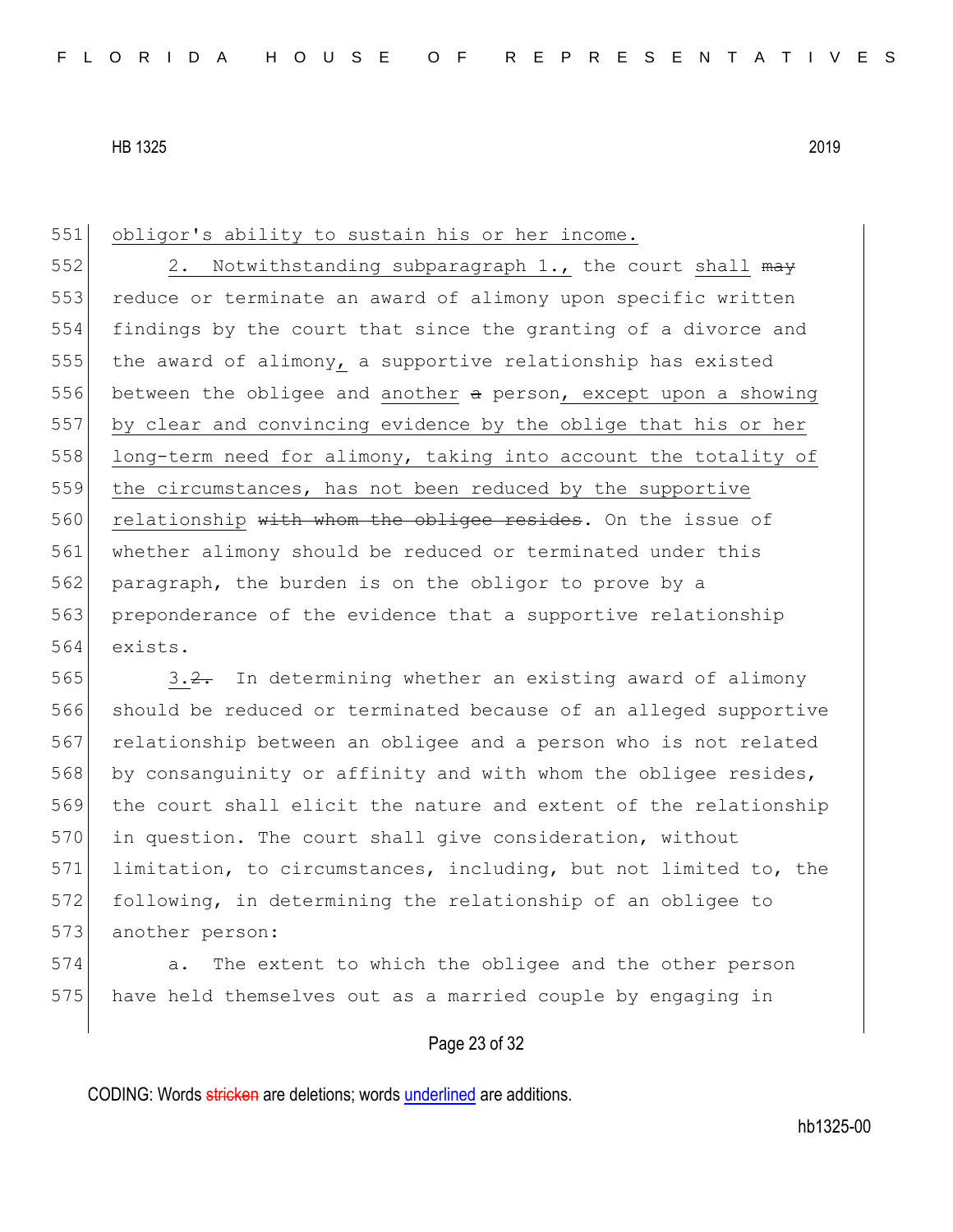576 conduct such as using the same last name, using a common mailing 577 address, referring to each other in terms such as "my husband" 578 or "my wife," or otherwise conducting themselves in a manner 579 that evidences a permanent supportive relationship.

580 b. The period of time that the obligee has resided with 581 the other person in a permanent place of abode.

582 c. The extent to which the obligee and the other person 583 have pooled their assets or income or otherwise exhibited 584 financial interdependence.

585 d. The extent to which the obligee or the other person has 586 supported the other, in whole or in part.

587 e. The extent to which the obligee or the other person has 588 performed valuable services for the other.

589 f. The extent to which the obligee or the other person has 590 performed valuable services for the other's company or employer.

591 g. Whether the obligee and the other person have worked 592 together to create or enhance anything of value.

593 h. Whether the obligee and the other person have jointly 594 contributed to the purchase of any real or personal property.

595 i. Evidence in support of a claim that the obligee and the 596 other person have an express agreement regarding property 597 sharing or support.

598 j. Evidence in support of a claim that the obligee and the 599 other person have an implied agreement regarding property 600 sharing or support.

# Page 24 of 32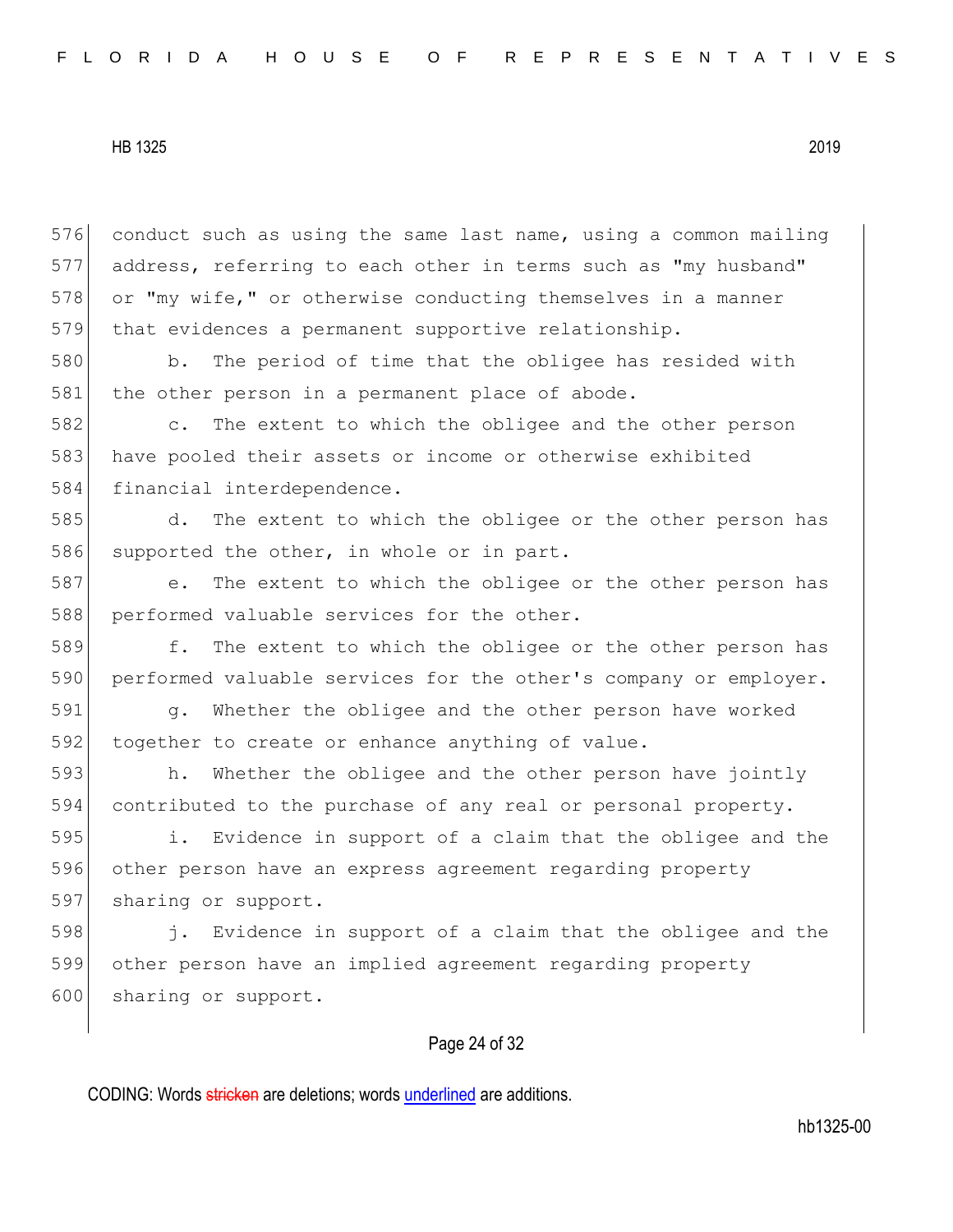601 k. Whether the obligee and the other person have provided 602 support to the children of one another, regardless of any legal 603 duty to do so.

 $604$  4.3. This paragraph does not abrogate the requirement that 605 every marriage in this state be solemnized under a license, does 606 not recognize a common law marriage as valid, and does not 607 recognize a de facto marriage. This paragraph recognizes only 608 that relationships do exist that provide economic support 609 equivalent to a marriage and that alimony terminable on 610 remarriage may be reduced or terminated upon the establishment 611 of equivalent equitable circumstances as described in this 612 paragraph. The existence of a conjugal relationship, though it 613 may be relevant to the nature and extent of the relationship, is 614 not necessary for the application of the provisions of this 615 paragraph.

616 5. There is a rebuttable presumption that any modification 617 or termination of an alimony award is retroactive to the date 618 the petition was filed. In an action under this section, if it 619 is determined that the obligee or obligor unnecessarily or 620 unreasonably litigated the underlying petition for modification 621 or termination, the court may award the other party his or her 622 reasonable attorney fees and costs pursuant to s. 61.16 and 623 applicable case law. 624 (c) For each support order reviewed by the department as

625 required by s.  $409.2564(11)$ , if the amount of the child support

### Page 25 of 32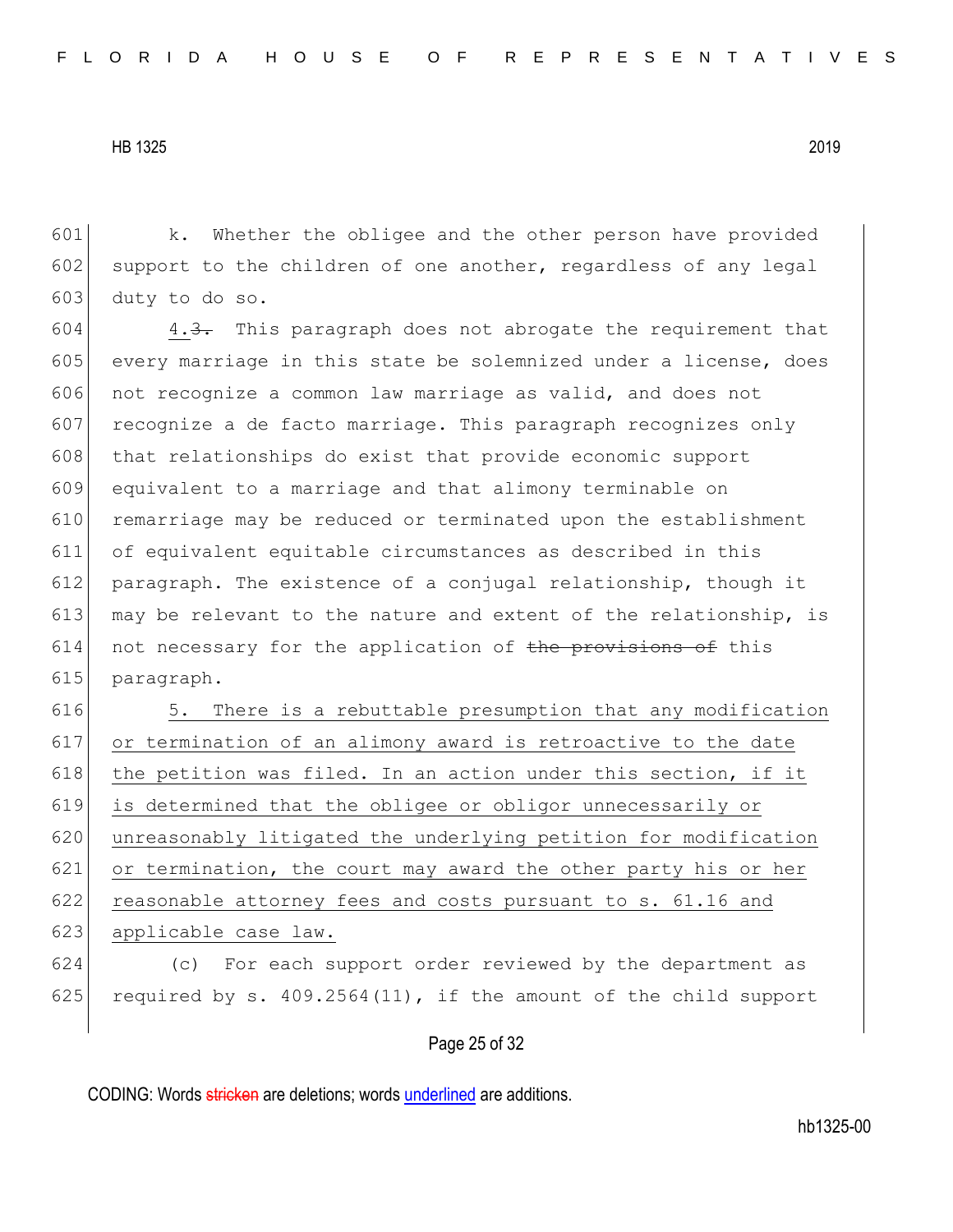626 award under the order differs by at least 10 percent but not 627 less than \$25 from the amount that would be awarded under  $s$ . 628 61.30, the department shall seek to have the order modified and 629 any modification shall be made without a requirement for proof 630 or showing of a change in circumstances.  $631$  (d) The department may shall have authority to adopt rules  $632$  to administer implement this section. 633 (11)

634 (c) If the court orders alimony payable concurrent with a 635 child support order, the alimony award may not be modified 636 solely because of a later reduction or termination of child 637 support payments, unless the court finds that the obligor has 638 the ability to pay the modified alimony award, the existing 639 alimony award as determined by the court at the time of 640 dissolution is insufficient to meet the needs of the obligee, 641 and such need continues to exist.

642 (d) An obligor's subsequent remarriage or cohabitation 643 does not constitute a basis for a modification of alimony. The 644 income and assets of the obligor's subsequent spouse or person 645 with whom the obligor resides is not relevant in a modification 646 action except under exceptional circumstances.

 (12) The fact that an obligor has reached a reasonable 648 retirement age for his or her profession, has retired, and has no intent to return to work is considered a substantial change in circumstances as a matter of law. In determining whether the

# Page 26 of 32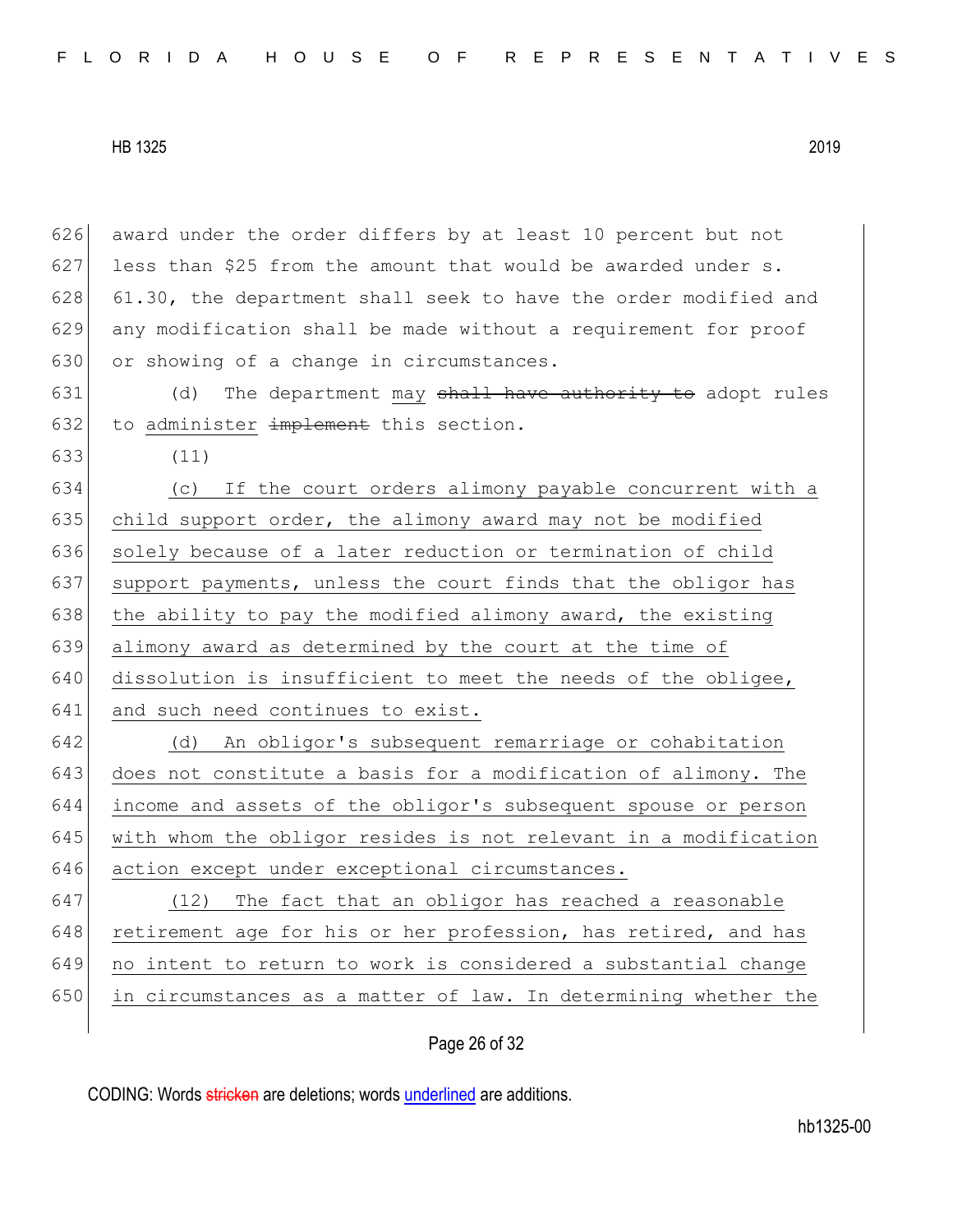| FLORIDA HOUSE OF REPRESENTATIVES |  |
|----------------------------------|--|
|----------------------------------|--|

| 651 | obligor's retirement age is reasonable, the court shall consider       |
|-----|------------------------------------------------------------------------|
| 652 | the obligor's:                                                         |
| 653 | (a)<br>Age.                                                            |
| 654 | (b)<br>Health.                                                         |
| 655 | Motivation for retirement.<br>(C)                                      |
| 656 | Type of work.<br>(d)                                                   |
| 657 | Normal retirement age for that type of work.<br>(e)                    |
| 658 |                                                                        |
| 659 | In anticipation of retirement, the obligor may file a petition         |
| 660 | for termination or modification of the alimony award effective         |
| 661 | upon the retirement date. The court shall terminate or modify          |
| 662 | the alimony award based on the circumstances of the parties            |
| 663 | after retirement of the obligor and based on the factors in s.         |
| 664 | 61.08(3), unless the court makes findings of fact that a               |
| 665 | termination or modification of an alimony award is not                 |
| 666 | warranted.                                                             |
| 667 | Section 8. Section 61.19, Florida Statutes, is amended to              |
| 668 | read:                                                                  |
| 669 | 61.19<br>Entry of judgment of dissolution of marriage; $_{\tau}$ delay |
| 670 | period; separate adjudication of issues.-                              |
| 671 | (1) A No final judgment of dissolution of marriage may not             |
| 672 | be entered until at least 20 days have elapsed from the date of        |
| 673 | filing the original petition for dissolution of marriage, + but        |
| 674 | the court, on a showing that injustice would result from this          |
| 675 | delay, may enter a final judgment of dissolution of marriage at        |
|     |                                                                        |

# Page 27 of 32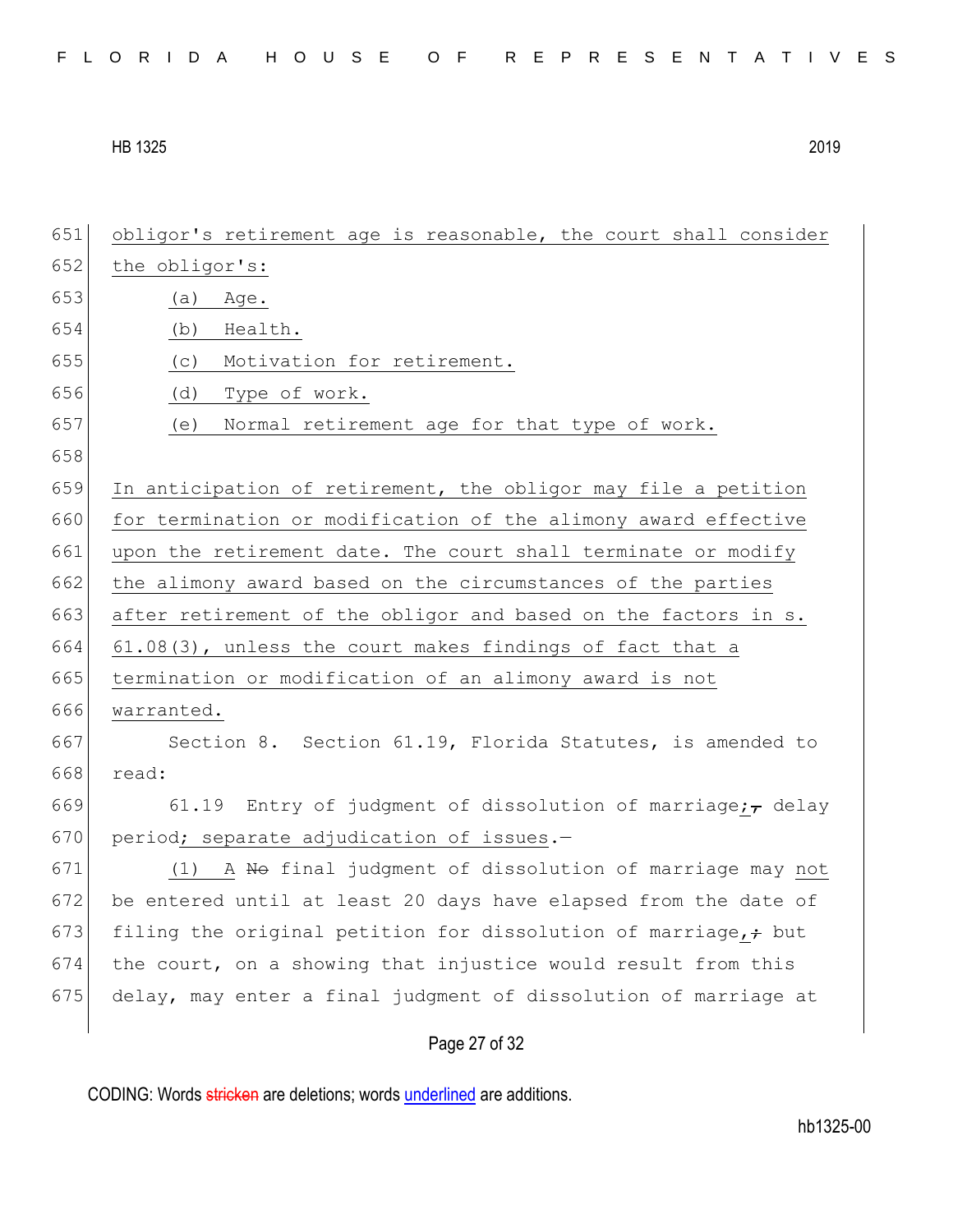676 an earlier date.

677 (2)(a) During the first 180 days after the date of service 678 of the original petition for dissolution of marriage, the court 679 may not grant a final dissolution of marriage with a reservation 680 of jurisdiction to subsequently determine all other substantive 681 issues unless the court makes written findings that there are 682 exceptional circumstances that make the use of this process 683 clearly necessary to protect the parties or their children and 684 that granting a final dissolution will not cause irreparable 685 harm to either party or the children. Before granting a final 686 dissolution of marriage with a reservation of jurisdiction to 687 subsequently determine all other substantive issues, the court 688 shall enter temporary orders necessary to protect the parties 689 and their children, which orders remain effective until all 690 other issues can be adjudicated by the court. The desire of one 691 party to remarry does not justify the use of this process. 692 (b) If more than 180 days have elapsed after the date of 693 service of the original petition for dissolution of marriage, 694 the court may grant a final dissolution of marriage with a 695 reservation of jurisdiction to subsequently determine all other 696 substantive issues only if the court enters temporary orders 697 | necessary to protect the parties and their children, which 698 orders remain effective until such time as all other issues can 699 be adjudicated by the court, and makes a written finding that no 700 irreparable harm will result from granting a final dissolution.

# Page 28 of 32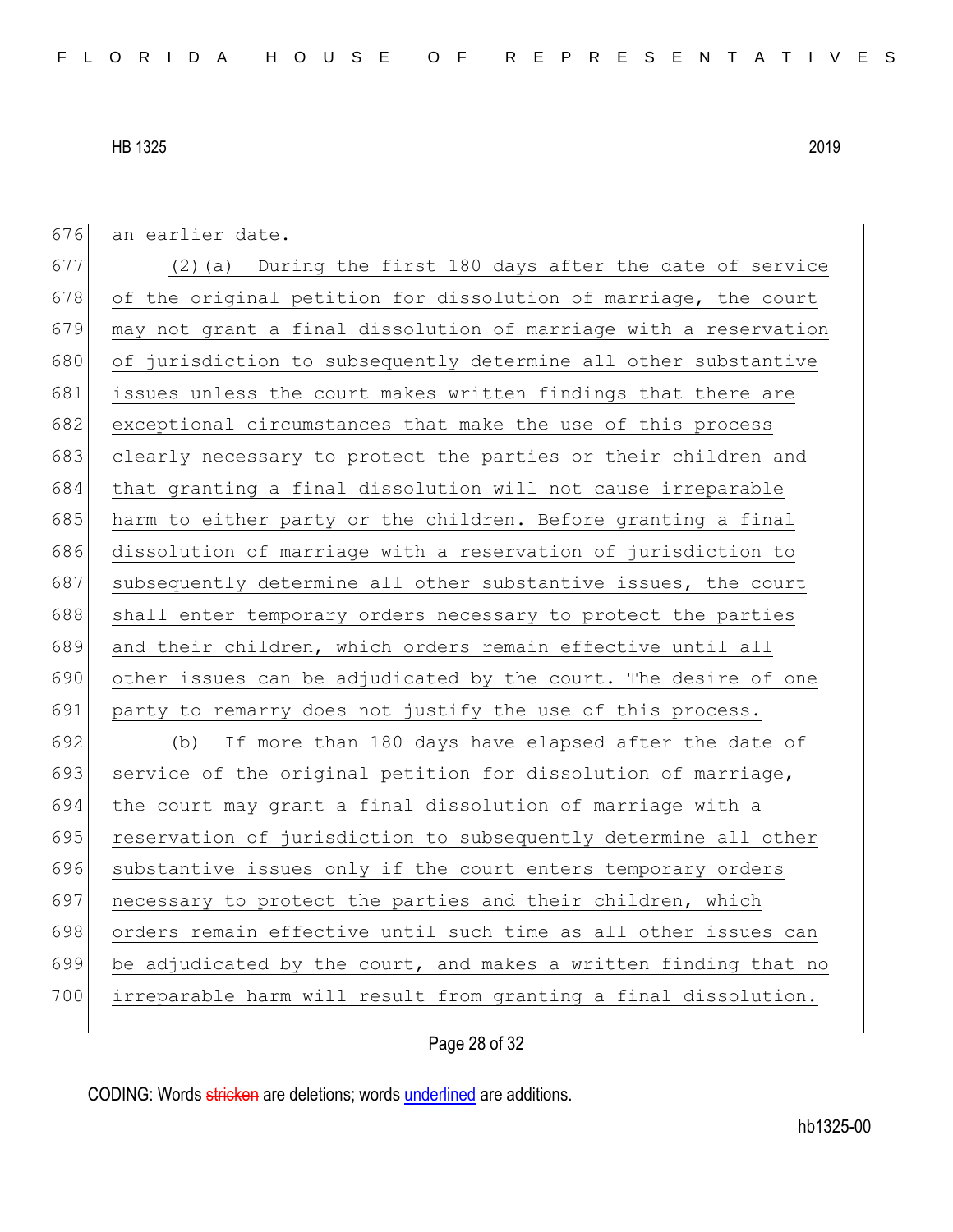| 701 | (c) If more than 365 days have elapsed after the date of        |
|-----|-----------------------------------------------------------------|
| 702 | service of the original petition for dissolution of marriage,   |
| 703 | absent a showing by either party that irreparable harm will     |
| 704 | result from granting a final dissolution, the court shall, upon |
| 705 | request of either party, immediately grant a final dissolution  |
| 706 | of marriage with a reservation of jurisdiction to subsequently  |
| 707 | determine all other substantive issues. Before granting a final |
| 708 | dissolution of marriage with a reservation of jurisdiction to   |
| 709 | subsequently determine all other substantive issues, the court  |
| 710 | shall enter temporary orders necessary to protect the parties   |
| 711 | and their children, which orders remain effective until all     |
| 712 | other issues can be adjudicated by the court.                   |
| 713 | The temporary orders necessary to protect the parties<br>(d)    |
| 714 | and their children entered before granting a dissolution of     |
| 715 | marriage without an adjudication of all substantive issues may  |
| 716 | include, but are not limited to, temporary orders that:         |
| 717 | 1.<br>Restrict the sale or disposition of property.             |
| 718 | 2.<br>Protect and preserve the marital assets.                  |
| 719 | 3.<br>Establish temporary support.                              |
| 720 | 4.<br>Provide for maintenance of health insurance.              |
| 721 | 5.<br>Provide for maintenance of life insurance.                |
| 722 | (e)<br>The court is not required to enter temporary orders to   |
| 723 | protect the parties and their children if the court enters a    |
| 724 | final judgment of dissolution of marriage that adjudicates      |
| 725 | substantially all of the substantive issues between the parties |
|     |                                                                 |

Page 29 of 32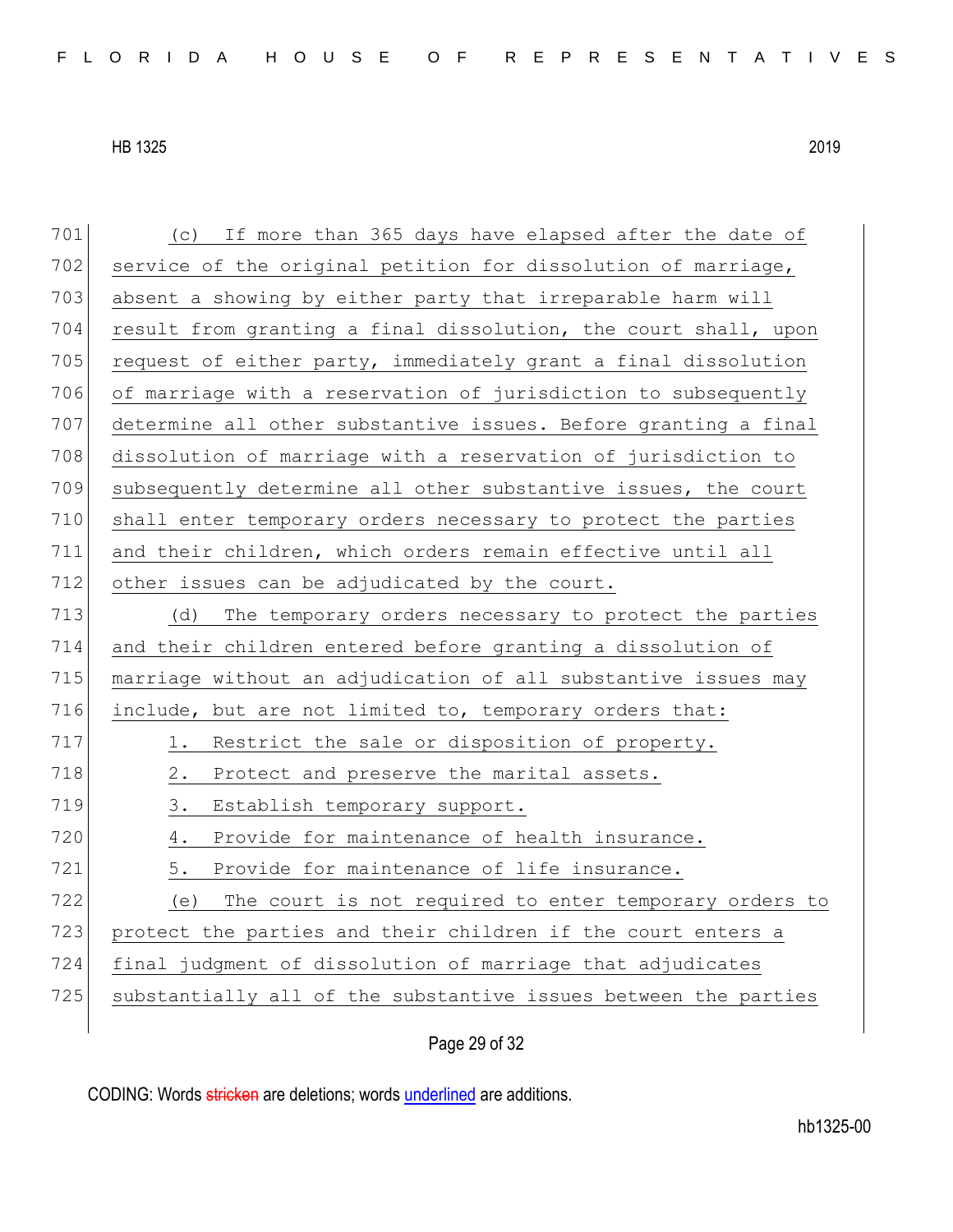| 726 | but reserves jurisdiction to address ancillary issues such as        |
|-----|----------------------------------------------------------------------|
| 727 | the entry of a qualified domestic relations order or the             |
| 728 | adjudication of attorney fees and costs.                             |
| 729 | Section 9. (1) (a) The amendments made by this act to                |
| 730 | chapter 61, Florida Statutes, apply to:                              |
| 731 | 1. Final judgments of alimony awards entered before July             |
| 732 | 1, 2019.                                                             |
| 733 | 2. Final orders entered before July 1, 2019, that                    |
| 734 | incorporate an agreement between the parties for alimony, if the     |
| 735 | duration of the marriage was equal to or less than 15 years and      |
| 736 | the duration of the alimony agreement exceeds the duration of        |
| 737 | the marriage.                                                        |
| 738 | (b) For such judgments or orders, the amendments made by             |
| 739 | this act to chapter 61, Florida Statutes, constitute a               |
| 740 | substantial change in circumstances for which an obligor may         |
| 741 | seek, in accordance with s. 61.14, Florida Statutes, a               |
| 742 | modification of the amount or duration of alimony, except for an     |
| 743 | order incorporating an agreement that is expressly                   |
| 744 | nonmodifiable.                                                       |
| 745 | (2)(a) For final orders entered before July 1, 2019, that            |
| 746 | incorporate an agreement between the parties for alimony, but        |
| 747 | otherwise do not meet the criteria set forth in subparagraph         |
| 748 | $(1)$ (a) 2., the amendments made by this act to chapter 61, Florida |
| 749 | Statutes, apply if the obligor proves, by clear and convincing       |
| 750 | evidence, that:                                                      |
|     |                                                                      |

# Page 30 of 32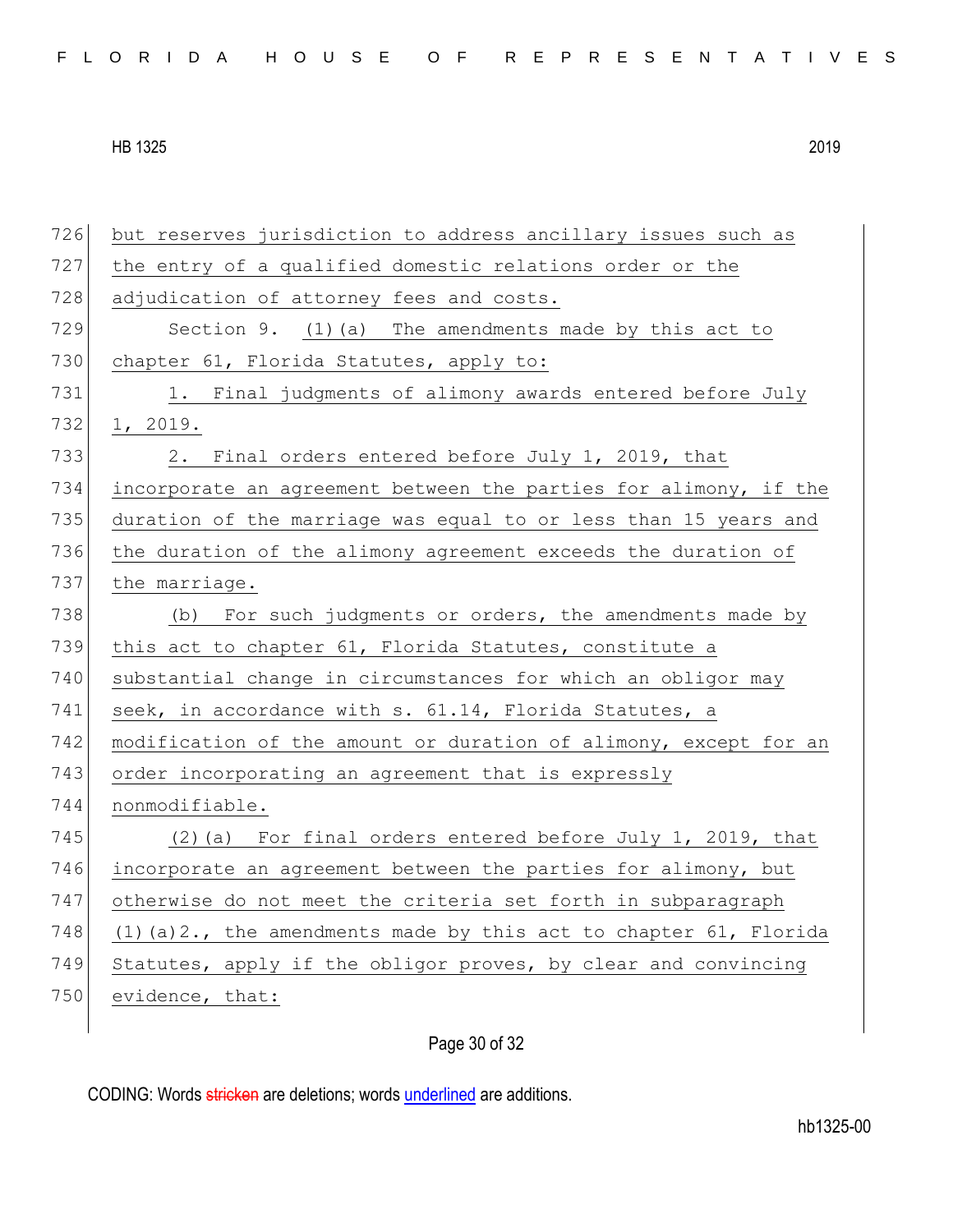| 751 | The obligor did not execute the agreement voluntarily;<br>1.     |
|-----|------------------------------------------------------------------|
| 752 | The agreement was the product of fraud, duress,<br>2.            |
| 753 | coercion, or overreaching; or                                    |
| 754 | 3. The agreement was unconscionable when it was executed         |
| 755 | and, before execution of the agreement, the obligor:             |
| 756 | Was not provided a fair and reasonable disclosure of<br>а.       |
| 757 | the property or financial obligations of the other party.        |
| 758 | b. Did not voluntarily and expressly waive, in writing,          |
| 759 | any right to disclosure of the property or financial obligations |
| 760 | of the other party beyond the disclosure provided.               |
| 761 | c. Did not have or reasonably could not have had an              |
| 762 | adequate knowledge of the property or financial obligations of   |
| 763 | the other party.                                                 |
| 764 | (b) For such orders, the amendments made by this act to          |
| 765 | chapter 61, Florida Statutes, constitute a substantial change in |
| 766 | circumstances for which an obligor may seek, in accordance with  |
| 767 | s. 61.14, Florida Statutes, a modification of the amount or      |
| 768 | duration of alimony, except for an order incorporating an        |
| 769 | agreement that is expressly nonmodifiable.                       |
| 770 | (3) Final judgments and orders for which the amendments          |
| 771 | made by this act to chapter 61, Florida Statutes, constitute a   |
| 772 | substantial change in circumstances under subsection (1) and (2) |
| 773 | may be the subject of a modification action according to the     |
| 774 | following schedule:                                              |
| 775 | An obligor who is subject to alimony of 15 years or<br>(a)       |
|     |                                                                  |
|     | Page 31 of 32                                                    |